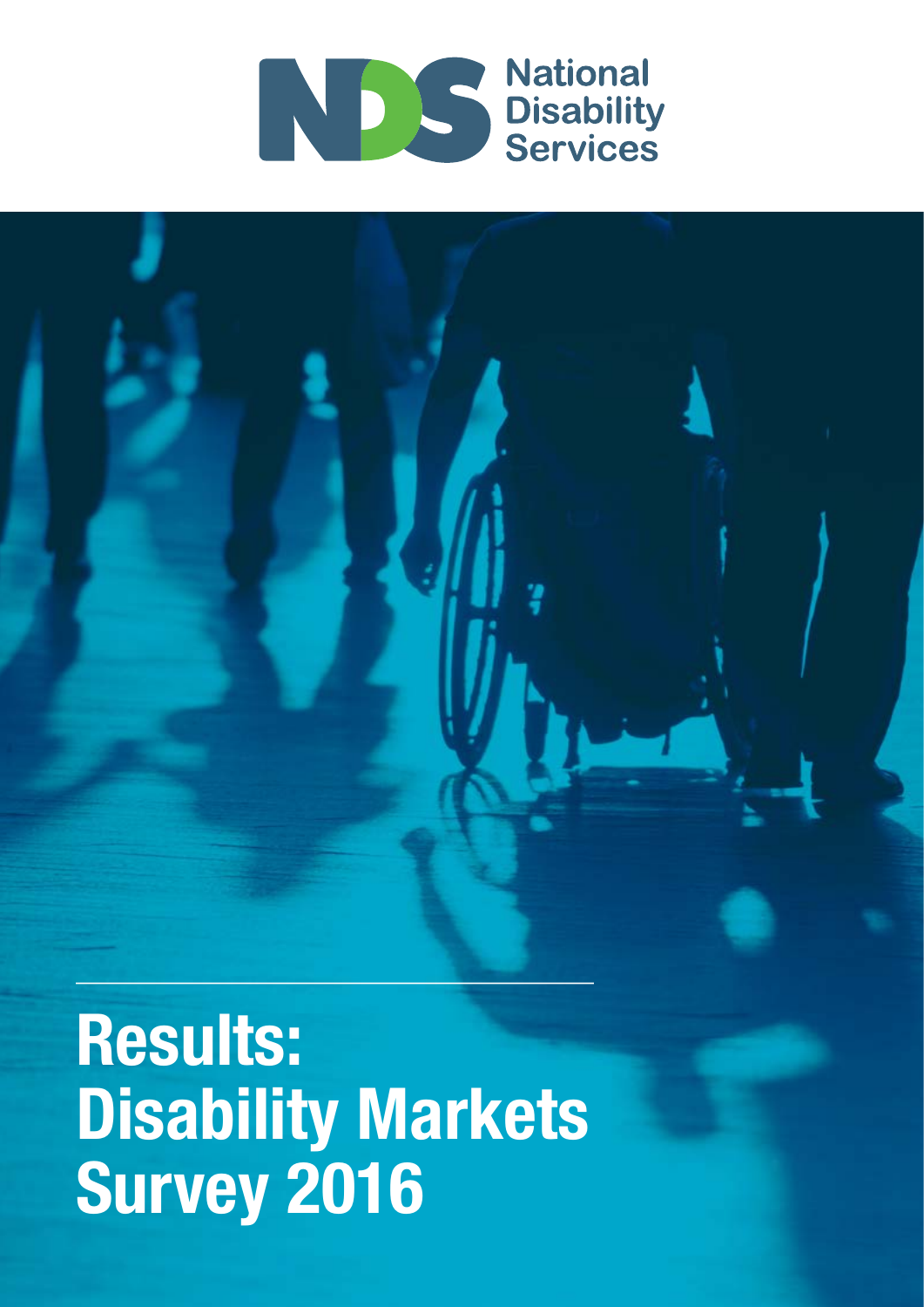National Disability Services Curtin University Not-for-profit Initiative

**Contact details**

#### **National**<br>**Disability** Services **Curtin University** Not-for-profit Initiative

**Gordon Duff** General Manager, Sector Development and Research 02 9256 3117 gordon.duff@nds.org.au

#### **About National Disability Services**

National Disability Services is the peak industry body for non-government disability services. Its purpose is to promote and advance services for people with disability. Its Australia-wide membership includes over 1100 non-government organisations, which support people with all forms of disability. Its members collectively provide the full range of disability services - from accommodation support, respite and therapy to community access and employment. NDS provides information and networking opportunities to its members and policy advice to state, territory and Commonwealth governments.

#### **Professor David Gilchrist**

Director, Curtin Not-for-profit Initiative 0404 515 270 notforprofit@curtin.edu.au

#### **About Curtin Not-for-profit Initiative**

The Curtin Not-for-profit Initiative was established in 2011 and aims to:

- develop a body of research focused on practical and implementable outcomes that will enhance the resilience, efficiency and the sustainability of the Not-for-profit Sector Australia-wide;
- build significant and effective industry engagement in order to identify and prioritise the topics of research, and to facilitate dissemination and discussion of the findings to the best effect for the sector; and
- build a body of up-to-date, Australia specific knowledge that can be used to inform policy and practice within government, the Not-for-profit Sector and the broader community with a view to enhancing policy outcomes to the greater benefit of all communities in Australia.

This study was undertaken by the Curtin Not-for-profit Initiative, Curtin School of Accounting and commissioned by National Disability Services.

#### **Citation Information**

This document should be cited as follows: Gilchrist, D. J. and P. A. Knight, (2017), Results: Disability Markets Survey 2016, A Report for National Disability Services, Canberra.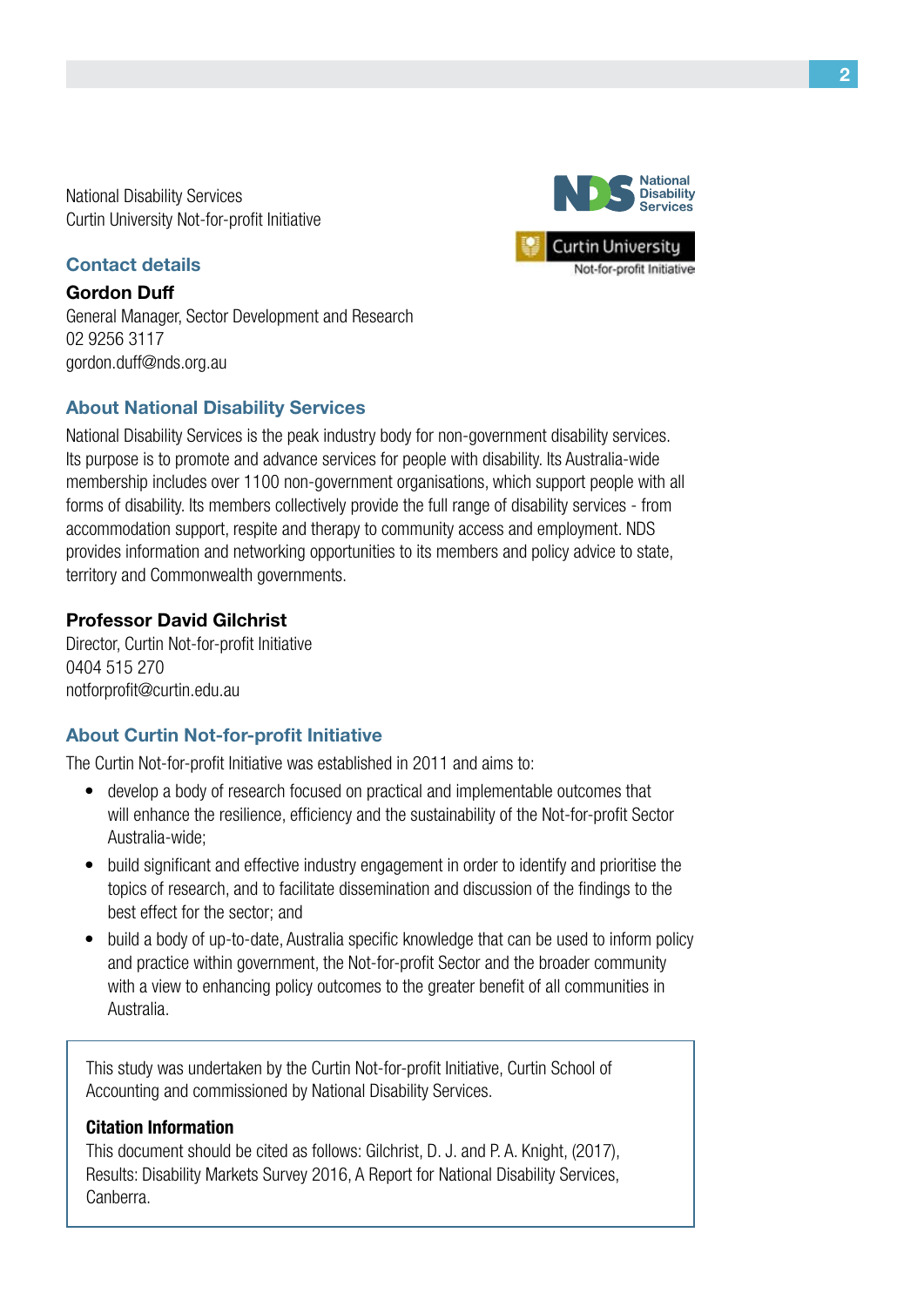# Table of Contents

| Contact details                                                                                                                                | 2              |
|------------------------------------------------------------------------------------------------------------------------------------------------|----------------|
|                                                                                                                                                | 2              |
| About Curtin Not-for-profit Initiative <b>Manual Accord Curtis</b>                                                                             | $\overline{2}$ |
|                                                                                                                                                | 4              |
|                                                                                                                                                | 5              |
|                                                                                                                                                | 5              |
|                                                                                                                                                | 5              |
|                                                                                                                                                | 6              |
| Section 1: The profile of the disability services sector<br>Organisation size                                                                  | 8<br>9         |
| Section 2: The sector's experience of demand<br>Demand                                                                                         | 13<br>13       |
|                                                                                                                                                | 15             |
| Suppliers are showing signs of exercising new choice and control                                                                               | 17             |
|                                                                                                                                                | 22             |
| The supply side is focussed on re-structuring in response<br>to market forces                                                                  | 29             |
| There is strong support for the NDIS, but providers are very<br>concerned about the approach being taken by the NDIA                           | 37             |
| Disability service providers have a clear and consistent<br>message for government - ensure that prices are aligned<br>with the cost of supply | 38             |
|                                                                                                                                                | 40             |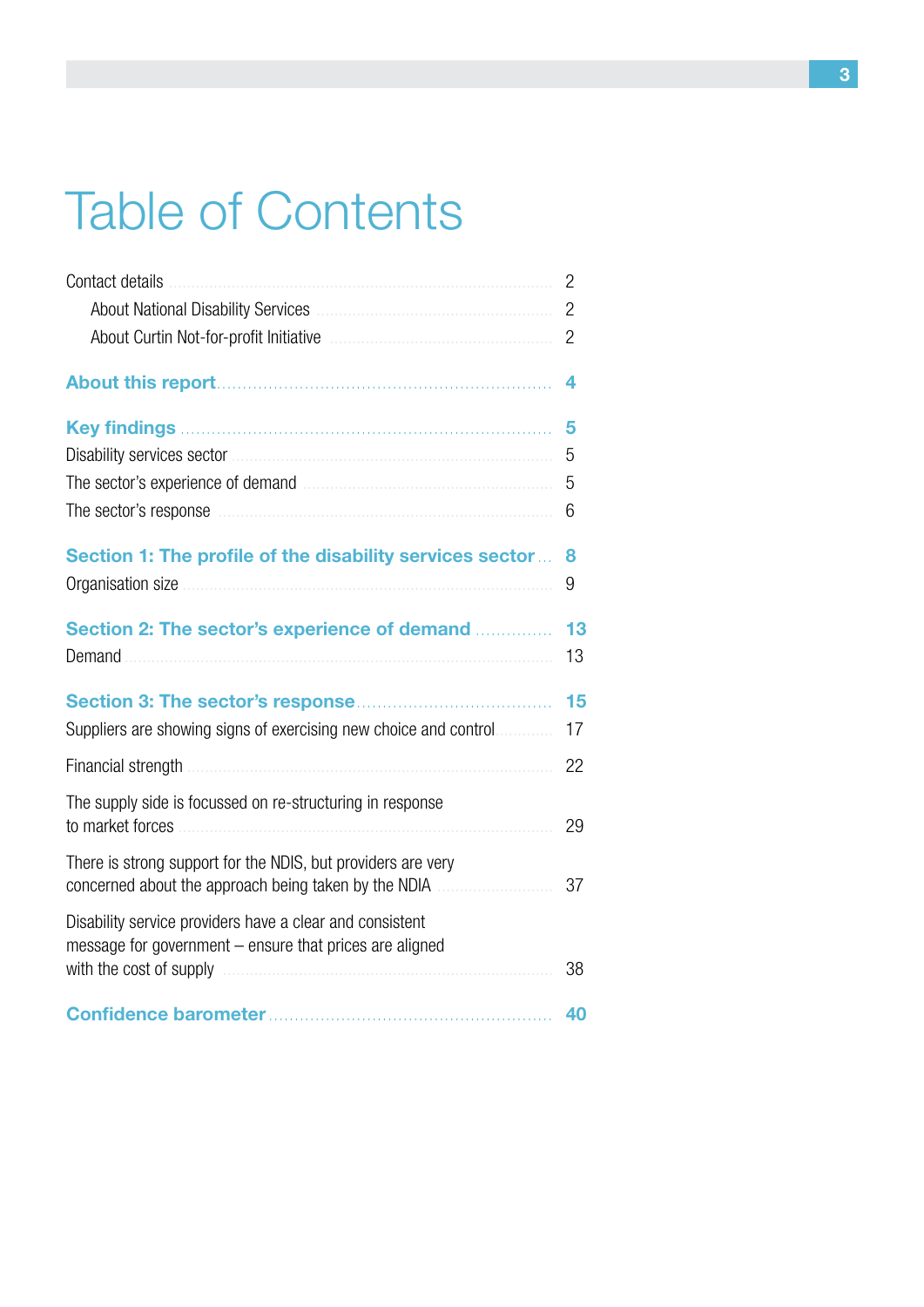## About this report

The Disability Markets Survey (previously the NDS Business Confidence Survey), is the fourth in a series of studies undertaken by National Disability Services (NDS) to monitor change in the supply of disability services, business conditions and the operations of disability services providers in Australia.

NDS, through its research arm the Centre for Applied Disability Research, initiated this work to track broad and emerging trends relating to the supply side of specialist disability services in Australia. The development of a systemic market position statement is thought to be relevant to the identification of strategies and points of intervention that support the development of a vibrant, innovative, sustainable supply of specialist disability services. The underlying assumption of this research program is that market, sector and workforce outcomes are inextricably linked to better outcomes for people with disability.

As part of NDS's long-term data strategy, the 2016 study was expanded from an examination of business confidence to examine a wider range of issues and the distribution was extended to include non-members of NDS. In addition, this year's study was undertaken by the Curtin University Not-for-profit Initiative (Curtin) and forms part of a longitudinal study of Australia's Disability Sector<sup>1</sup>.

|        | When      | No. of responses | Response rate                                         |
|--------|-----------|------------------|-------------------------------------------------------|
| Wave 4 | Sept 2016 | 569              | NDS members: 84% are NDS members, 16% are nonmembers. |
| Wave 3 | Sept 2015 | 424              | 40%                                                   |
| Wave 2 | Nov 2014  | 399              | 39%                                                   |
| Wave 1 | May 2014  | 420              | 42%                                                   |

To reflect this change, the name of the study has been changed from the NDS Business Confidence Study to the Results: Disability Market Survey 2016.

Of the 569 organisations that responded to the survey, 84% are NDS members, 16% are nonmembers. The aim is to continue to widen the reach of the survey in future years to ensure it is representative of all service providers.

This year, respondents were given the option of electing to have their key data and Australian Business Number retained by the researchers at Curtin under strict confidentiality requirements for use in future surveys and forty-seven per cent (144) of those not in the existing study have elected to do this, which will further streamline on-going data collection.

<sup>1</sup> Australian governments, through the Research and Data Working Group, are funding research which tracks the financial sustainability of disability services providers. This research operates as a low/no cost financial and other key metric benchmarking service for participating organisations. There are currently approximately 190 participating organisations representing a stratified sample of the supply side of specialist disability services in Australia.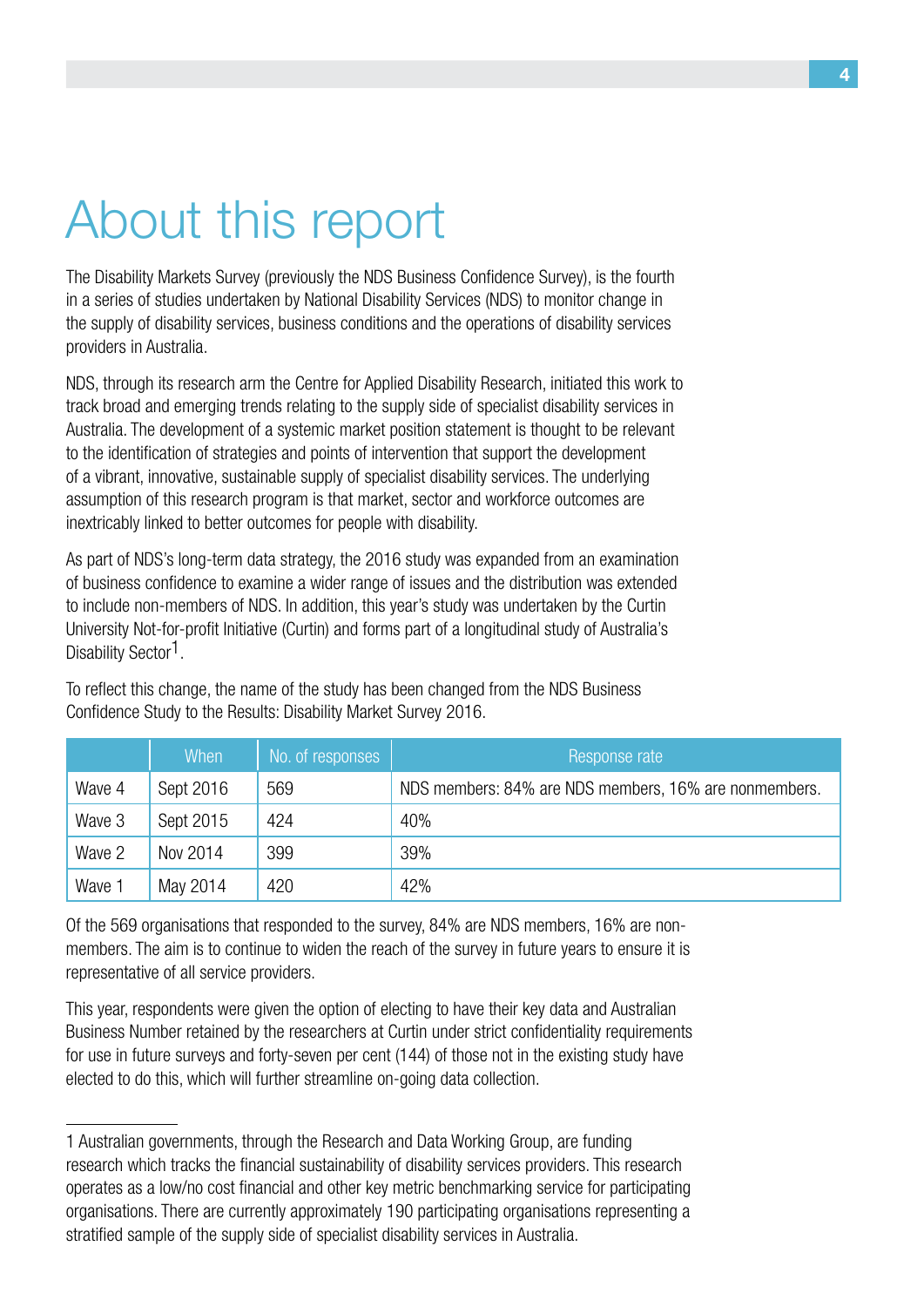# Key findings

#### **Disability services sector**

The 569 organisations that responded to this survey are broadly representative of the disability sector in regard to organisation size and location.

- The relative proportions of organisations by size are like that in many other for-profit or not-for-profit industries. Eighty per cent of organisations have a turnover of less than \$20M, more than half (58%) have an income of less than \$5M, while a quarter are very small (income of less than \$1M).
- Just over 30% of organisations operate in New South Wales, 19% in Victoria, 15% in Queensland, and 10% operate in Western Australia. Compared with estimates of organisation distribution, there is a slightly higher ratio of organisations from New South Wales and lower ratio of Victorian and Queensland based providers than would be expected. Otherwise the sample is consistent with population estimates.

#### **Our respondents**

- The ratio of organisations exclusively providing disability services is declining. More than half of organisations provide services to more than disability services clients.
- About half of all responding organisations report that they have provided services under the NDIS, while 77% are registered to do so.
- More than half (55%) reported providing services in regional areas, and 21% (100) provide services in remote areas.
- One in five organisations are for-profit, while 79% are not-for-profit entities.

#### **The sector's experience of demand**

The gap between demand and supply is expected to widen.

- With the continued rollout of the NDIS, 71% of providers have noticed an increase in demand for services during 2015-16.
- Three quarters expect demand will continue to grow into 2016-17 but only 60% are planning to increase the scale and range of services they provide.
- Thirty-seven per cent report that they are unable to keep up with demand, with 10% reporting that some clients received no service.
- Looking ahead, of the organisations that believe they will not be able to meet demand, only 13% believe that client needs will be fully met by another organisation. One in five believe that the clients they had to turn away will receive no services at all.
- More than half (58%) of organisations that are providing services under the NDIS report that one or more clients elected to transfer to alternative providers.
- More than half (53%) increased the scale and range of services during 2015-16, up from 25% in 2014.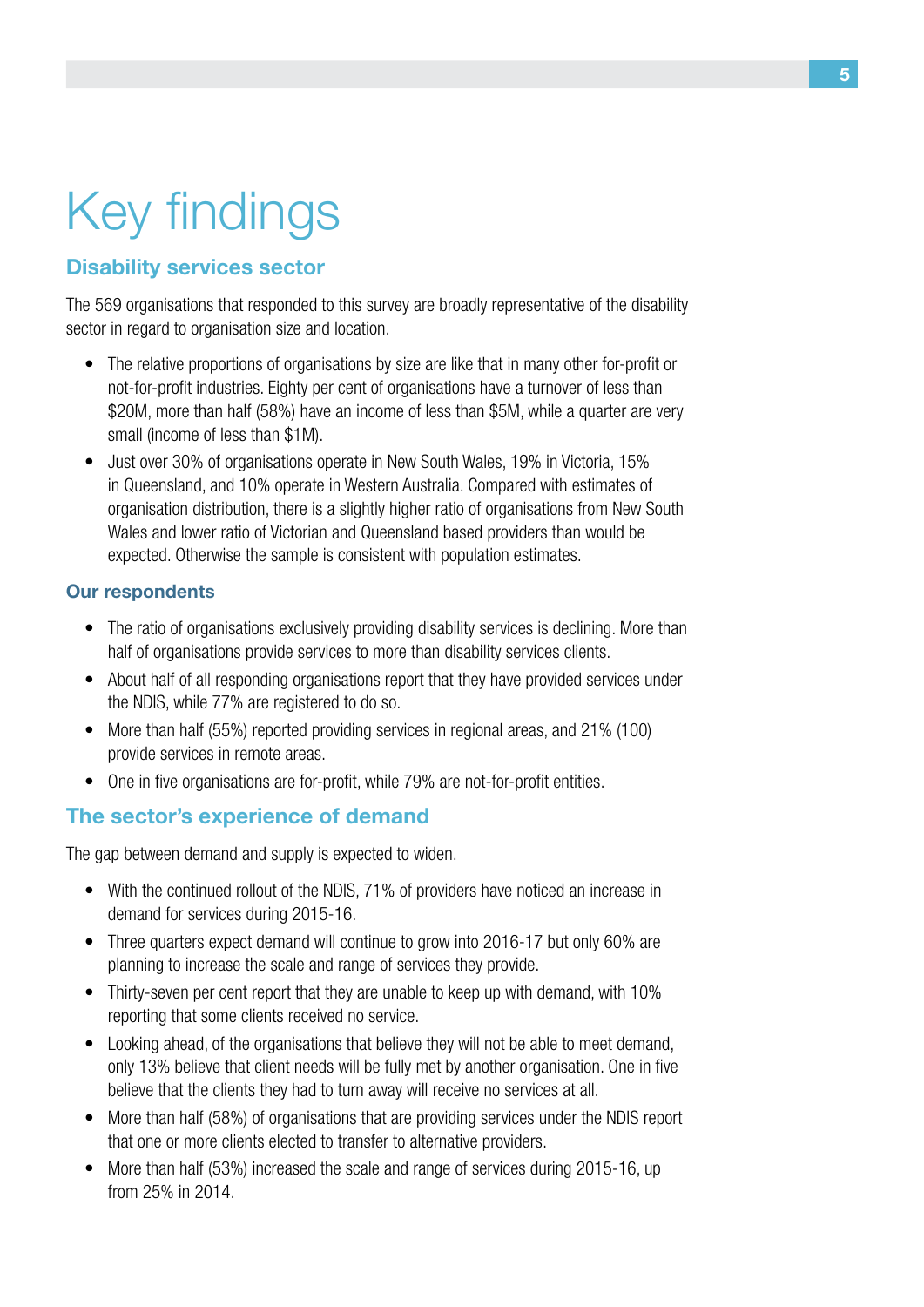#### **The sector's response**

- Providers are diversifying outside of the disability sector. Less than half (43%) reported that all of their activities relate to the provision of disability services.
- Nearly half report that they are entering new markets (client groups) not previously served.

#### **The sector's financial strength**

- Only a third of organisations reported a profit of 4% or more, while around 20% each broke even or made a loss.
- Approximately a third of organisations reported no growth in their net assets, and 15% a decline in net assets. Only half reported an increase in net assets. However, of this group, 29% reported net assets had only increased between 0% and 4%.
- Only 40% of organisations have budgeted to make a profit in 2016-17, and only 26% expect to achieve a profit of 4% or more.
- Even though only 55% of respondents made a profit, 87% reported that the financial strength of their organisation was satisfactory or better.

#### **The sector's workforce**

- Fifty-nine per cent of organisations increased their total head count in 2015-16 and 59% expect to increase their head count in this current financial year.
- Workforce constraints appear to be limiting growth. Organisations found it difficult to recruit and retain a wide range of employees. In particular, 23% of organisations employing speech therapists and 22% of organisations employing occupational therapists found people with these skills extremely difficult to recruit.

#### **The sector's strategic planning**

- There are a wide-range of changes that organisations must implement if they are to be successful under the NDIS. Over a third of organisations report that they need to develop their Information, communication and technology strategy, 33% need to focus on their marketing practice, 28% on implementing strategic or business plans and the same number need to improve their business or operational planning process.
- Ninety per cent of providers agree or strongly agree that their organisation is actively working on its productivity.
- Seventy-nine per cent report that they have a clear strategy for the next year and 66% that they have a clear vision of where the organisation will be in three years.
- Organisations are worried about how they will adapt to the NDIS. Sixty per cent agree or strongly agree that they are worried about their ability to adjust to changes resulting from the NDIS and 17% that their organisation is not focussed on growth.

#### **Collaboration within the sector**

• The majority of organisations (particularly the not-for-profits) actively collaborate to advocate for individual clients or for the sector as a whole. Over half have agreements in place with other organisations to refer or provide services to clients.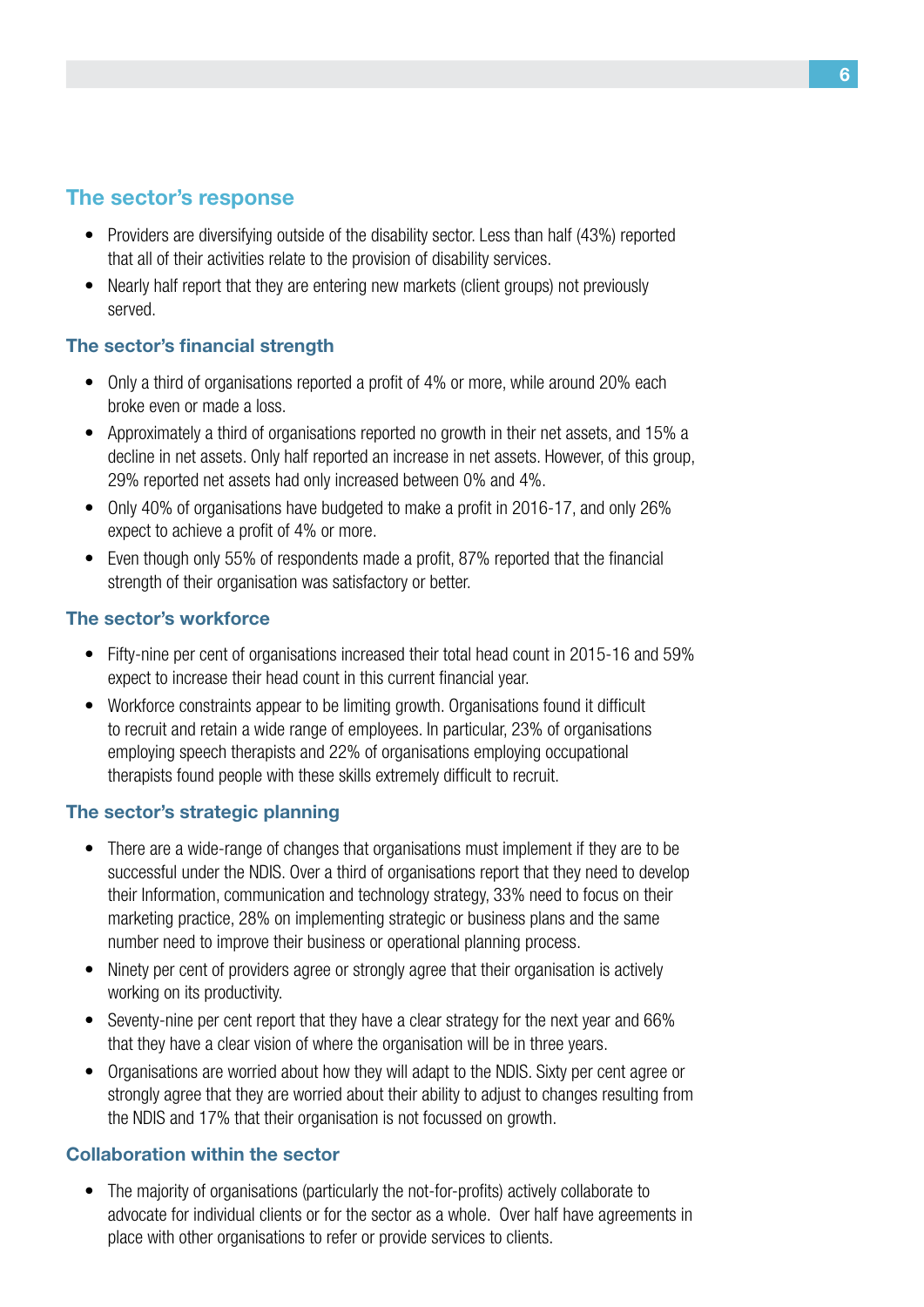- Forty-one per cent of organisations have discussed merger, while 7% each are undertaking a merger or have completed a merger in the last year.
- The main reason given to discuss or undertake a merger was to broaden the range of services to existing clients, which was ranked first by 17% of respondents. Fifteen per cent reported that not being financially sustainable was their main reason for merging.
- Overall 22% of those considering or undertaking merger made a loss in their last financial year and 16% broke even. Less than half expect to make a profit in the current financial year (2016-17).

#### **Disability service providers closing**

- Nearly one in ten (8%) of respondents reported they had discussed winding-up. This rose to 40% for those that reported a weak financial performance.
- Organisations that discussed closing are not all small organisations. A quarter were midsized, with income of between \$5M and \$10M.
- Regional and remote providers are disproportionately affected. Seventy per cent of those discussing closing operate in regional areas and 41% in remote areas, compared with 55% and 21% respectively for all providers.
- Sixteen per cent discussed discontinuing the provision of disability services. Of these, 55% received less than half their income from the provision of disability services, suggesting a low exit barrier.

#### **The perception of the NDIA**

- There is strong support for the NDIS, but providers are concerned about the approach being taken by the NDIA, especially on poor sector engagement and co-design of market related settings. Only 13% agreed that 'the NDIA is working well with providers', and only 8% agreed that 'government is anticipating or responding well to the needs of organisations'.
- Providers are concerned they will not be able to provide services at the prices being offered under the NDIS (67%) and that they may have to reduce the quality of services in order to deliver at the prices specified (46%).
- When asked to identify the one thing that would have the most impact on their capacity to supply services, by far the highest ranked item was the need to ensure that prices are aligned with the actual cost of supply (58% ranked first).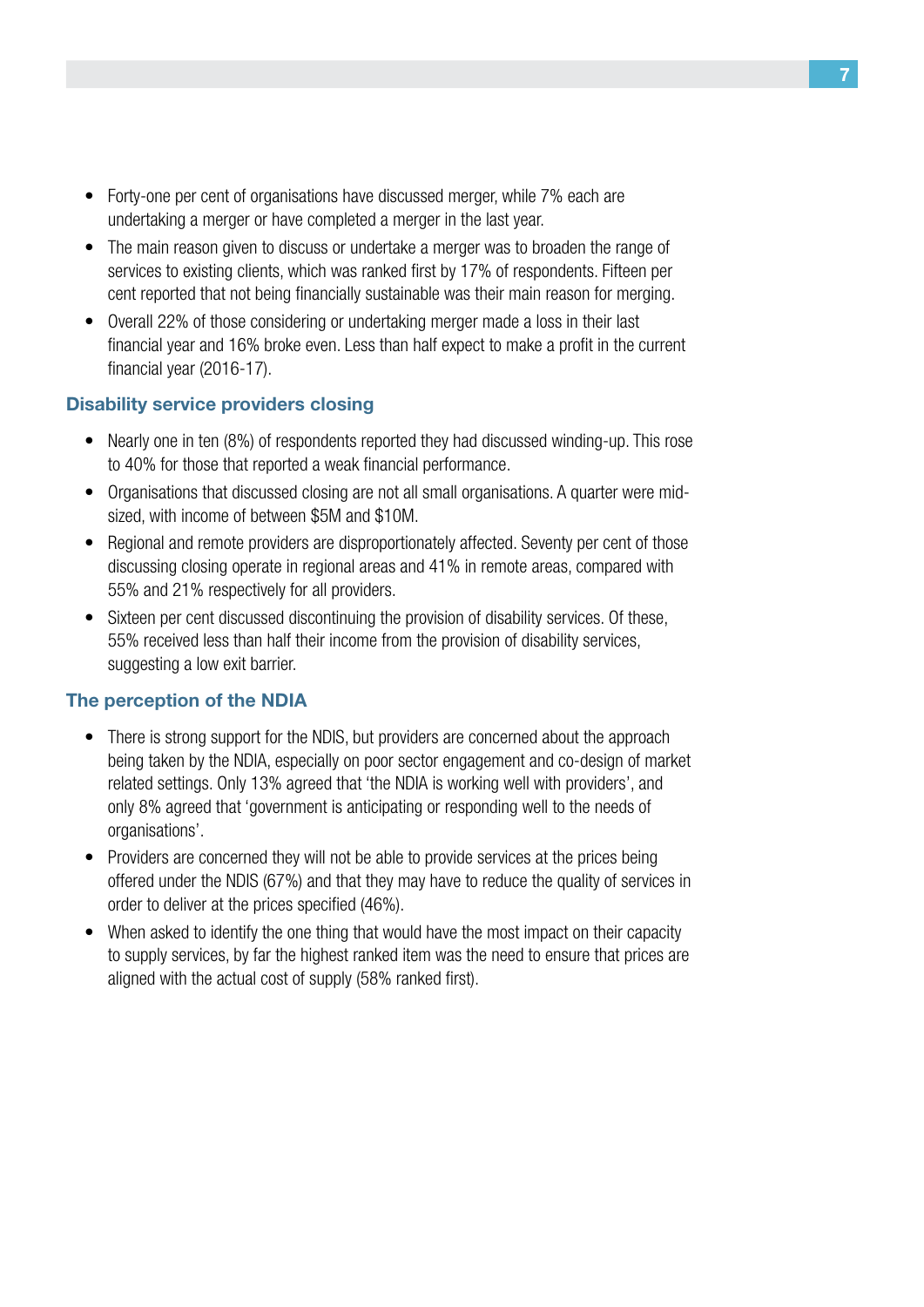### **Section 1:**  The profile of the disability services sector

The success of the NDIS depends on a strong market for the supply of services.

To monitor the market and mitigate risks, it is necessary to understand the characteristics of suppliers that influence their capacity to both:

- respond to the major changes occurring in their operating environment (i.e. survive transition); and
- provide the quantity and quality of services needed by participants when the NDIS is fully implemented, and to do so cost efficiently.

These factors include basic organisational characteristics, such as size (annual income), resources (assets, skills, experience, reputation, business model), location, number and type of existing clients, income diversity and staffing. They also include the organisation's service models, its history and purpose, management's expectations and intentions, governance skills, and the expectations of stakeholders such as members and service users 2.

This section summarises the key factors believed to be affecting the sector's response to the NDIS and provides some explanation for the responses observed in this report.

#### **Number of providers**

For service provision to be effective and efficient, there needs to be enough supply to meet demand and enough competition to drive innovation and efficiency. In established markets, the number and types of suppliers will usually evolve slowly in response to service innovation, market pricing and user choice – some will close, others merge and new suppliers will enter. However, in markets undergoing rapid change, organisations that would otherwise be strong, capable and valued providers can be lost due to their lack of capacity to make the transition.

The loss of a few small providers or those in metropolitan areas may have limited impact on end-users or prices, and no impact on long-term market efficiency. However, the loss of a large provider, a specialist service or the sole provider in a regional location could have major consequences for people with disability and result in a major loss of assets and resources to the sector that will need to be replaced. As such, it is important to monitor and support efficient

<sup>2</sup> This report examines organisational attributes in aggregate, but their importance for any individual organisation will depend on that organisation's unique market and operating environment. There is no business or service type that will work well in all locations or across all services. It is well recognised that the market conditions in regional and remote locations will present different challenges for both organisation transition and on-going service provision. In varying degrees, this is true for all organisations in all locations.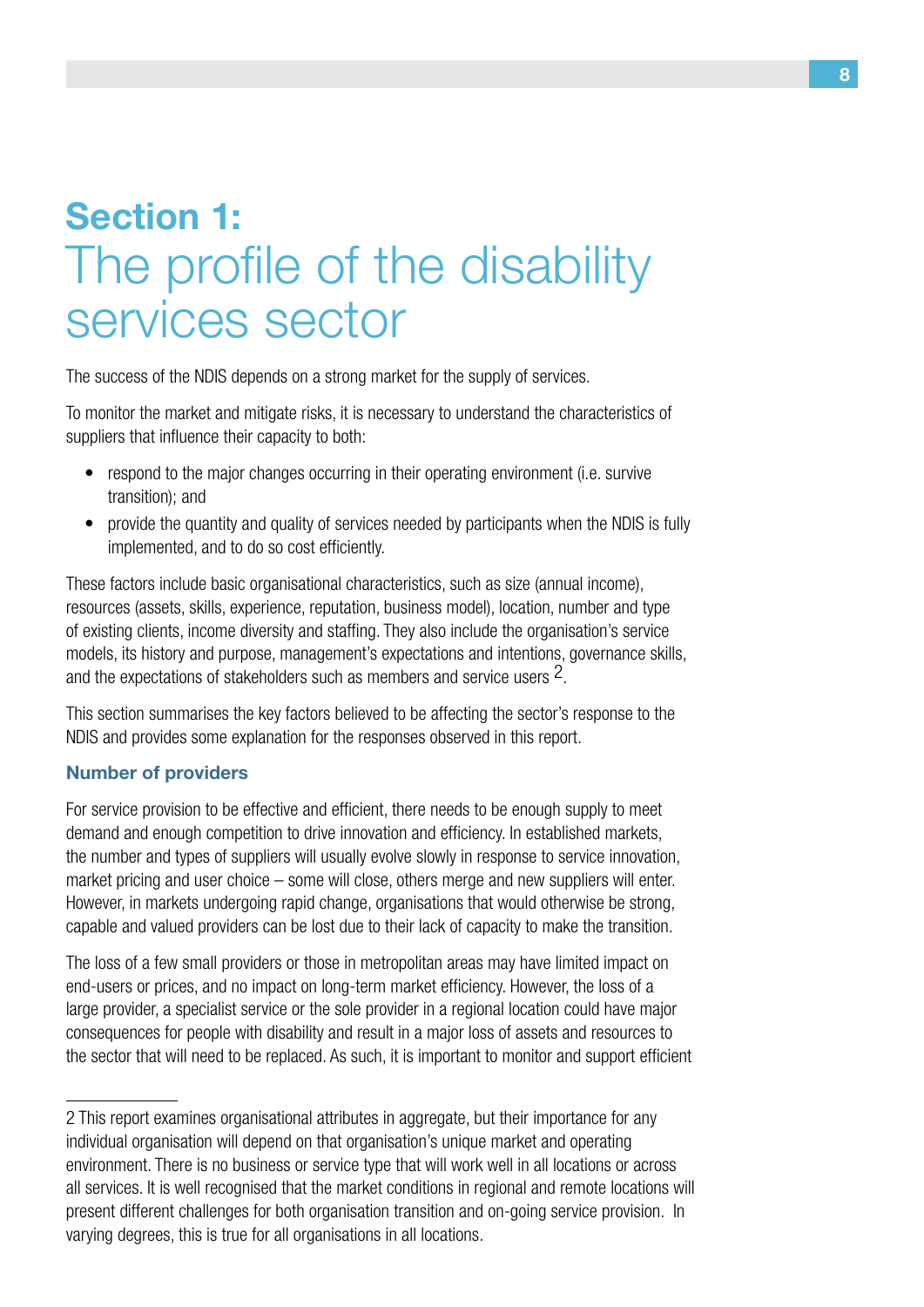market evolution.

At present, it is unclear how many and what types of organisations are supplying disability services. The data available shows that as at 30 September 2016 there were 3,696 registered NDIS service providers with an additional 3,000 registrations in process.

#### **Organisation size**

Estimates of the size of providers prior to the introduction of the NDIS indicate that nearly a quarter were small, with income of less than \$1M, and a further third had income of between \$1M and \$5M.

The relative proportions of very small, small, medium and large organisations are similar to that in many other For-profit or NFP industries. Figure 1 shows that 80% of organisations have turnover of less than \$20M, with more than half (58%) having income of less than \$5M.

However, in comparison to other industries, disability sector income appears to be slightly less concentrated into the larger organisations. Data from the Australian Charities and Not-forprofits Commission shows that in 2015 the top 10% of charities by income had 90% of the sector's total income3.

This suggests that some market concentration is likely.

The sample of respondents to this survey is broadly consistent with estimates of market distribution.

The size of organisations has several affects, including on efficiency, innovation and ability to respond to change.

The optimal or efficient size of an individual organisation depends on a number of complex and interrelated demand and supply factors. In some cases, larger organisations are more efficient, while in other cases it is the smaller providers. For example, some therapy services may be more efficiently provided by sole practitioners or small practices with minimal management overheads – so long as external compliance obligations are low. The size of an organisation can also effect its ability to respond to change, as smaller organisations usually have fewer surplus resources, both in terms of both staff time and funds.

<sup>3</sup> Australian Charities and Not-for-profit Commission, Australian Charities Report 2015, Dec 2016.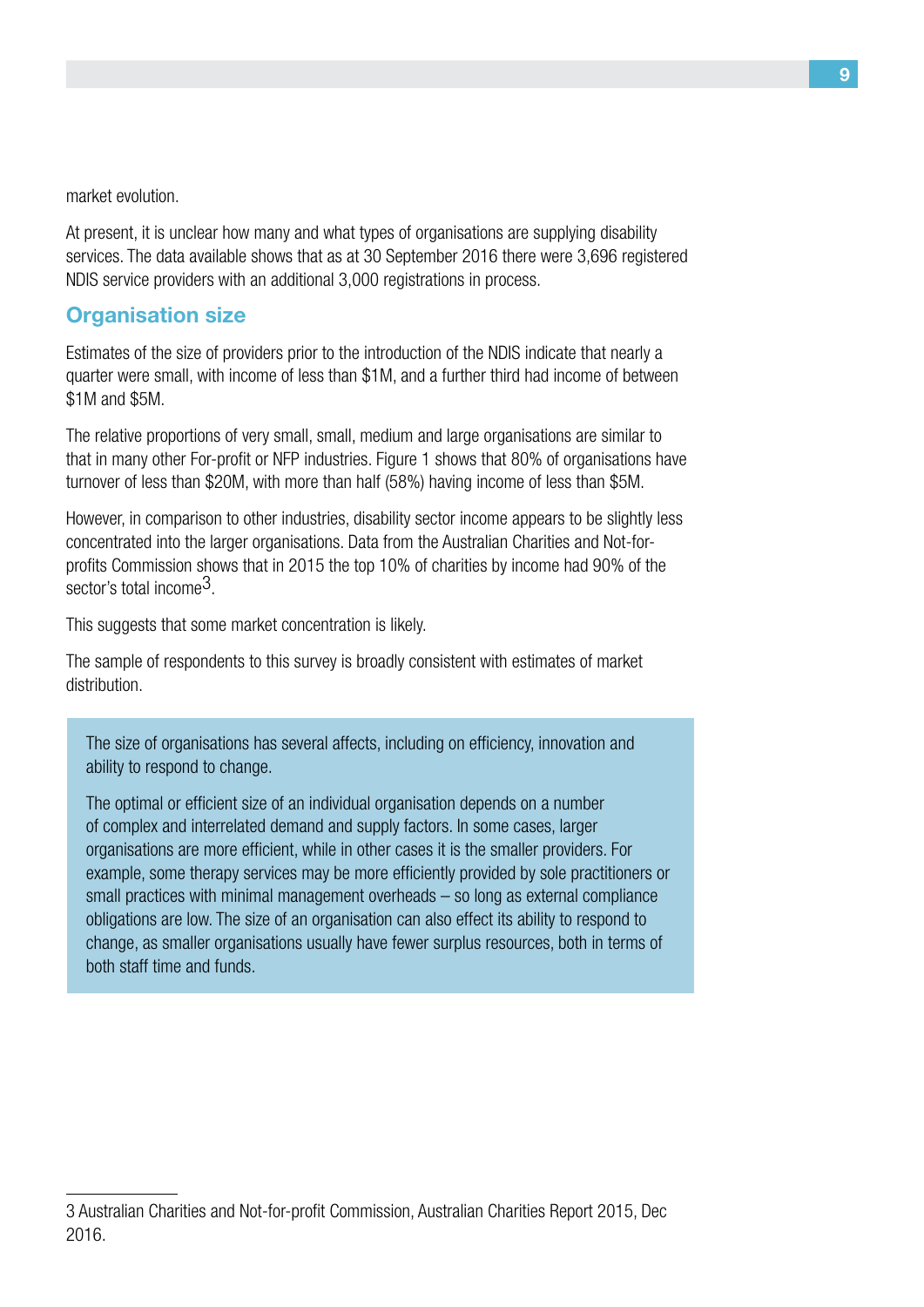

*Figure 1: Estimates of disability sector by organisation turnover and comparison with survey sample.*

Due to their resource limitations, it is often difficult to attract the smaller organisations to surveys. However, the results to the 2016 survey show that this group of organisations was very responsive to the study. Twenty-nine per cent of respondents to the 2016 study were very small and 32% were small. As such, this sample provides a good cross-section of the disability services sector. Because the actual ratio of organisations of each size is not known, the data was not weighted.

#### **More than half of providers are not exclusively providing disability services**

From commentary in and about the sector, it can be easy to assume that most suppliers exclusively provide disability services. However, only 43% of this year's respondents stated that all of their activities were related to the provision of disability services. Over a quarter of service providers (27%) reported that less than half of their activities were related to the provision of disability services, while 9% reported 'about half' and 19% 'more than half'.

This has significant implications regarding the ease with which organisations can shift resources and service provision into and out of the disability sector. Not-for-profits usually have less flexibility to move resources between sectors due to their requirement to deliver on their mission or purpose, but it appears many already provide services for other types of clients. The lower the barriers to exit the more likely that providers will be sensitive to pricing (i.e. they will more likely stop providing services where profit margins are low, zero or negative).

Noting that this year's sample included organisations that were not members of NDS, when the results from previous years are compared, it appears that the ratio of organisations exclusively providing disability services is declining. Comments from survey respondents indicate that some providers are seeking to diversify their client base to reduce risks, particularly as the outcome of the NDIS remains uncertain.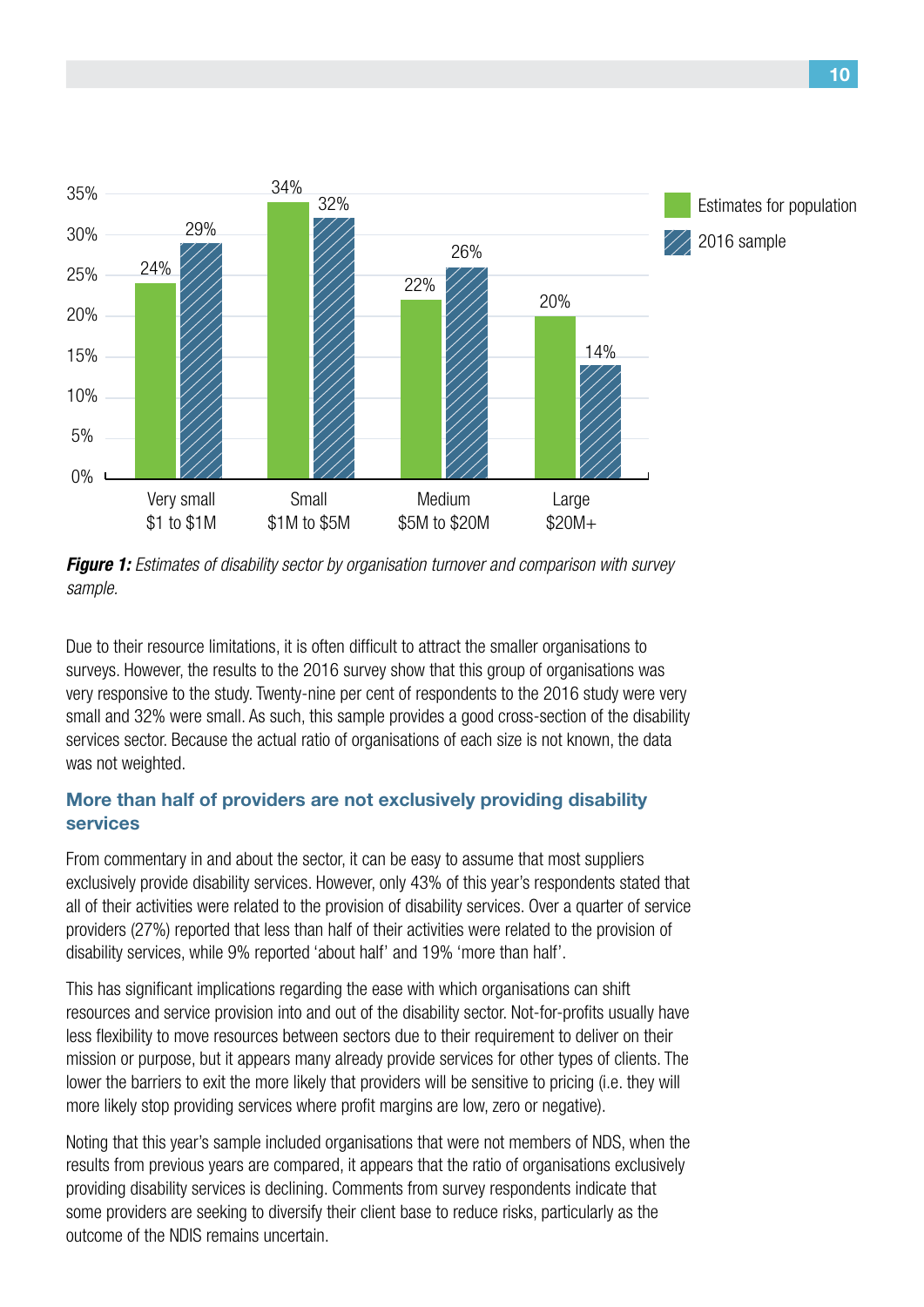|        | All activities relate to the<br>disability services sector | Registered to provide<br>services in a trial site |
|--------|------------------------------------------------------------|---------------------------------------------------|
| Wave 1 | 59%                                                        | 24.1%                                             |
| Wave 2 | 56%                                                        | 33.1%                                             |
| Wave 3 | 53%                                                        | 37.4%                                             |
| Wave 4 | 43%                                                        | N/A                                               |

#### **About half of all responding organisations have already provided some services under the NDIS**

In the 2016 (Wave 4) survey, the questions regarding involvement in the NDIS were changed to reflect the on-going rollout of the scheme. Of this year's respondents:

- 77% are registered to provide services under the NDIS
- 51% reported that they had provided services under the NDIS

This means half of our respondents reported that they had direct experience of service delivery and payment under the NDIS.

In addition, 6% of respondents reported that they had received funding from the NDIA for Information Linkage and Capacity Building activities.

#### **One fifth of responding organisations are for-profit entities**

Of the total sample, 79% are not-for-profit organisations, 20% are for-profits and 1% are local government entities. Of the for-profit organisations, 5% are sole traders and half of the forprofits (48%) reported income of less than \$250,000. As such, it appears that new for-profit suppliers are also largely small enterprises.

More than half (53%) had an income of less than \$3M in 2015-16 and employed less than 50 staff.

Data from the NDIS that records if organisations are charities or for-profits and the legal entity type of the charity or for-profit is not fully reliable, but it suggests that about 60% to 70% of registered providers in 2016 were charities.

#### **The number of suppliers in each state and territory broadly reflects the population**

The number of suppliers providing services in each state and territory broadly reflects their populations. However, there is a slightly higher ratio of providers in the more populous states. Nearly half of all suppliers (47%) provide services in New South Wales or Victoria, and 15% provide services in Queensland. The jurisdictions with smaller populations have higher ratios of suppliers, and they are also supplied with services by organisations located in other states. For example, organisations with their head office in Victoria or New South Wales may also be providing services in Tasmania or the Northern Territory.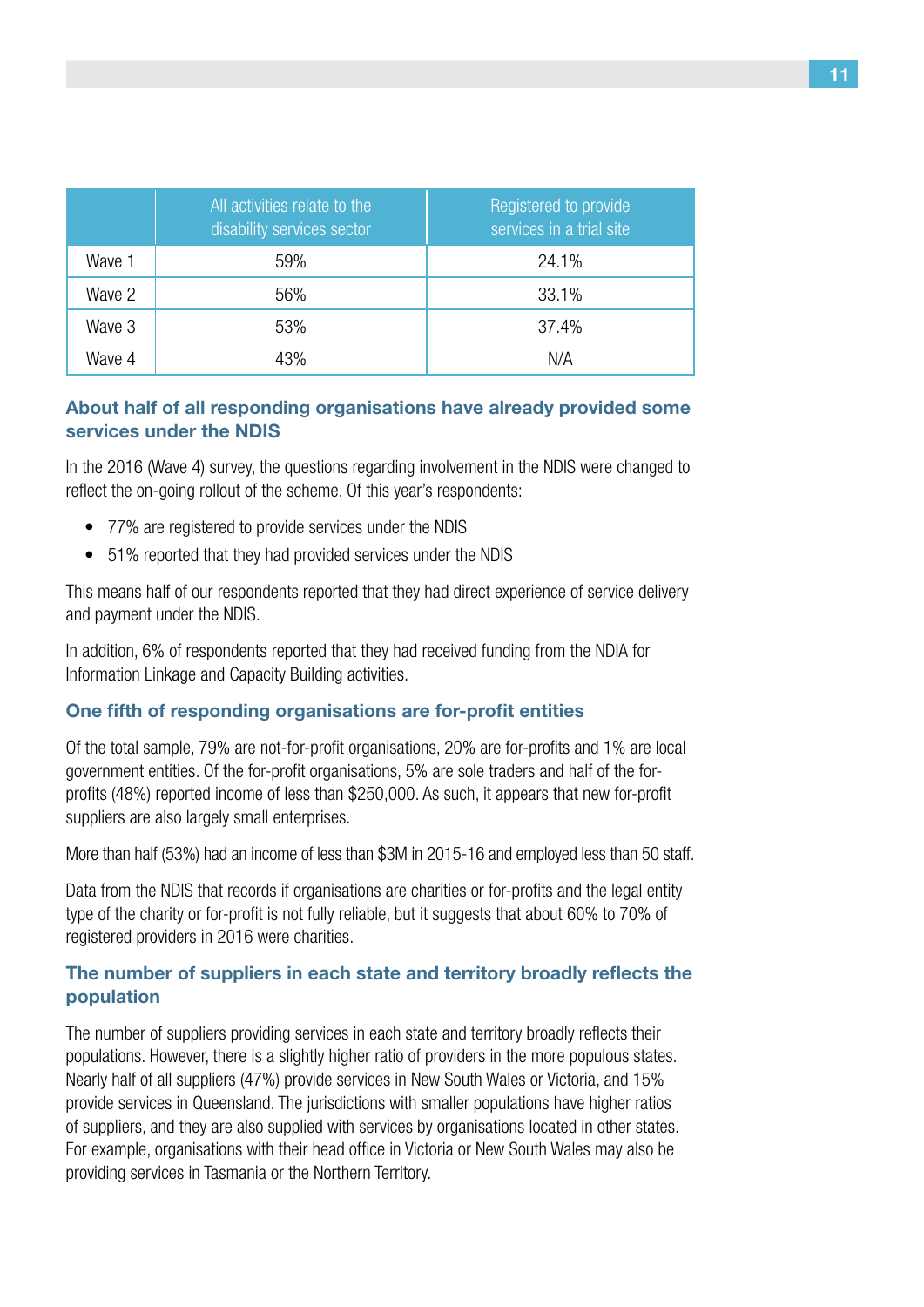

*Figure 2: Location of service provision (n = 467). Note: Total adds to more than 100% due to multiple response.*

#### **Regional and remote service provision**

Survey respondents provide services in all areas, including capital cities, regional cities, regional and remote areas. In total, more than half (55%) of respondents reported providing services in regional areas and 21% provide services in remote areas.

|               | <b>NSW</b> | <b>VIC</b> | QLD | WA  | <b>TAS</b> | <b>SA</b> | <b>ACT</b> | N <sub>1</sub> |
|---------------|------------|------------|-----|-----|------------|-----------|------------|----------------|
| Capital city  | 25%        | 37%        | 24% | 41% | 51%        | 33%       | 38%        | 67%            |
| Regional city | 25%        | 27%        | 30% | 27% | 23%        | 26%       | 20%        | 19%            |
| Regional area | 35%        | 27%        | 35% | 24% | 20%        | 31%       | 22%        | 10%            |
| Remote area   | 14%        | 9%         | 11% | 9%  | 6%         | 11%       | 20%        | 4%             |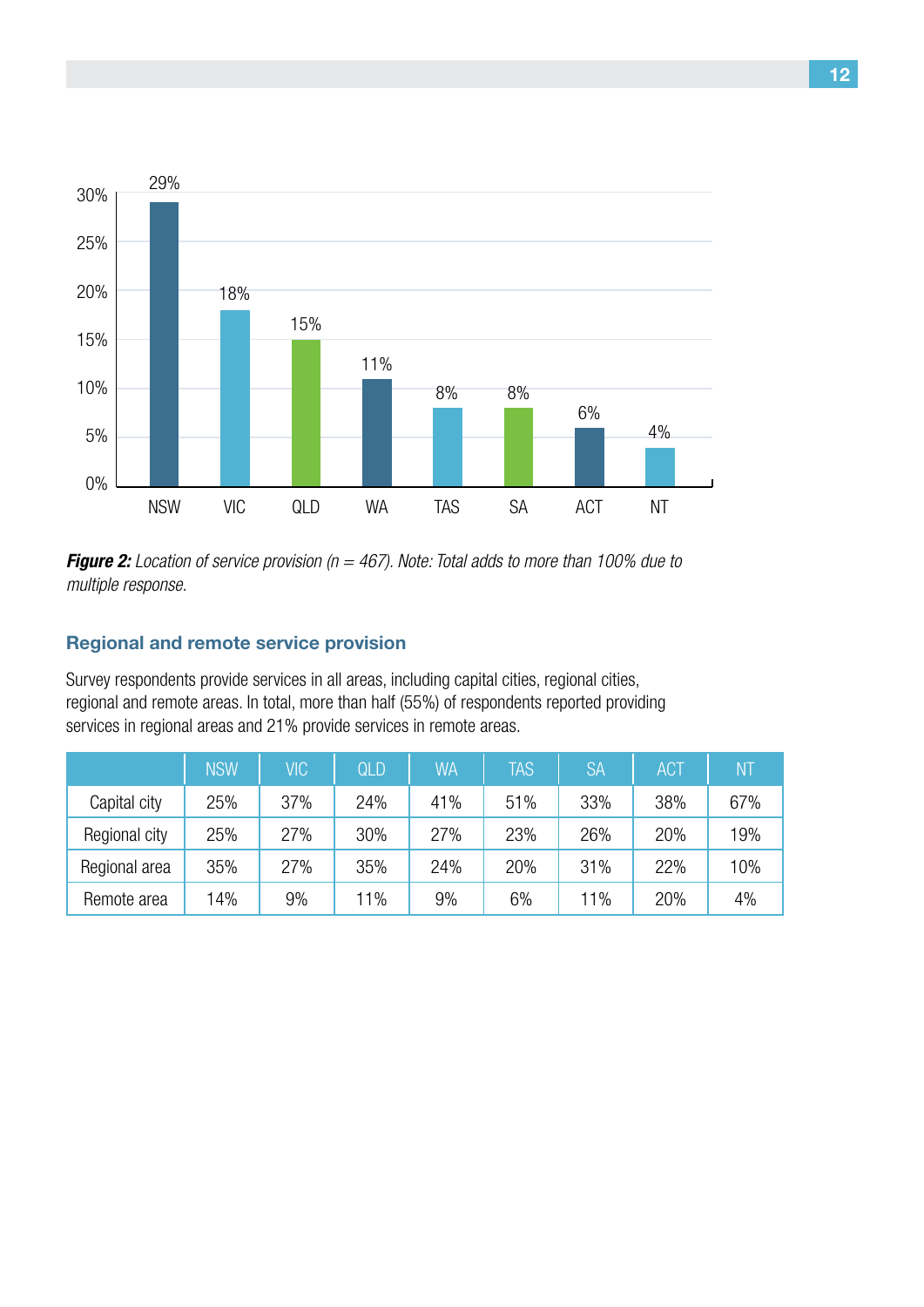### **Section 2:** The sector's experience of demand

#### **Demand**

#### **Demand is growing rapidly and suppliers are reporting a widening gap between demand and supply**

Demand for disability services is ultimately felt at the 'front door' of disability service providers and therefore supplier feedback on their experience of demand is an important indicator of market pressures.

As the NDIS is rolled out, the growth in demand is increasingly being felt across the sector. Seventy-one per cent of service providers reported that demand for their services increased over the last year (compared with 61% in 2014) and 75% expect demand to increase further in 2016-17. Those experiencing and expecting the most growth are the specialist disability services providers.



*Figure 3: Demand last year (n=512).*

*Figure 4: Forecast demands next year (n= 508).*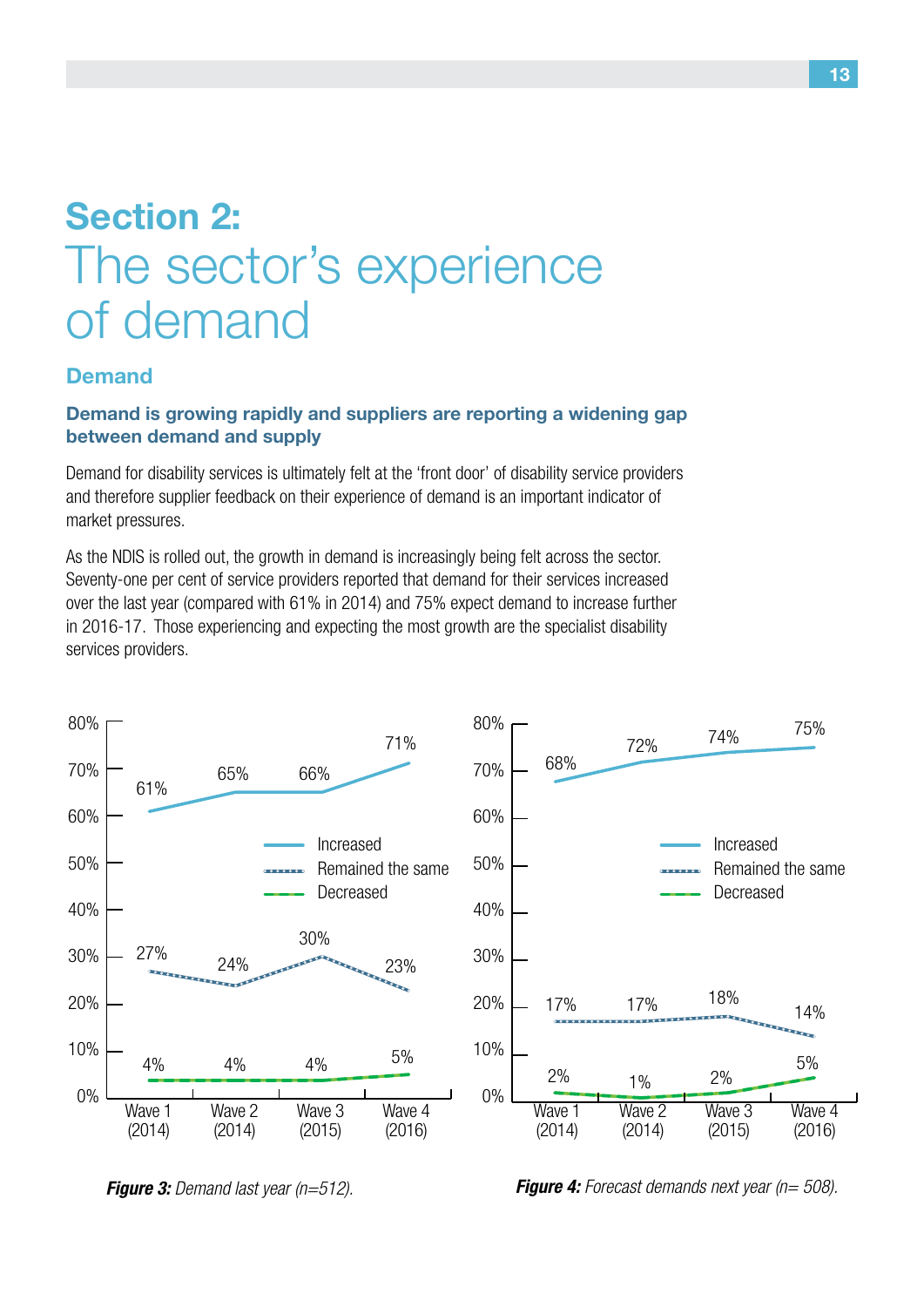#### **Services users are showing signs of switching providers – half of providers 'lost' clients**

Providing service users with choice and control is a key aim of the NDIS. More than half (58%) of organisations that are providing services under the NDIS report that one or more clients had left their service to go to alternative providers. At this stage, most clients appear to be moving to other, existing, not-for-profit providers (38%), but service users are also moving to other new not-for-profit providers, accessing small, sole practitioners (13%) and other for-profit providers  $(8\%)$ .



*Figure 5: Organisations under the NDIS that lost clients (n=237).*

In some cases, service providers reported that clients moved because they could not provide the service. However, many report that clients are also leaving because: they want a different kind of service (such as group rather than individual services or vice versa); because they followed staff members who have moved to other providers; because others provided higher quality services; and/or to use services located closer to their home. Others are reporting that competitors are aggressively targeting their clients with advertising and special offers, and in some cases suggesting that the service provider is not giving users full information, including details on the use of the individualised budget.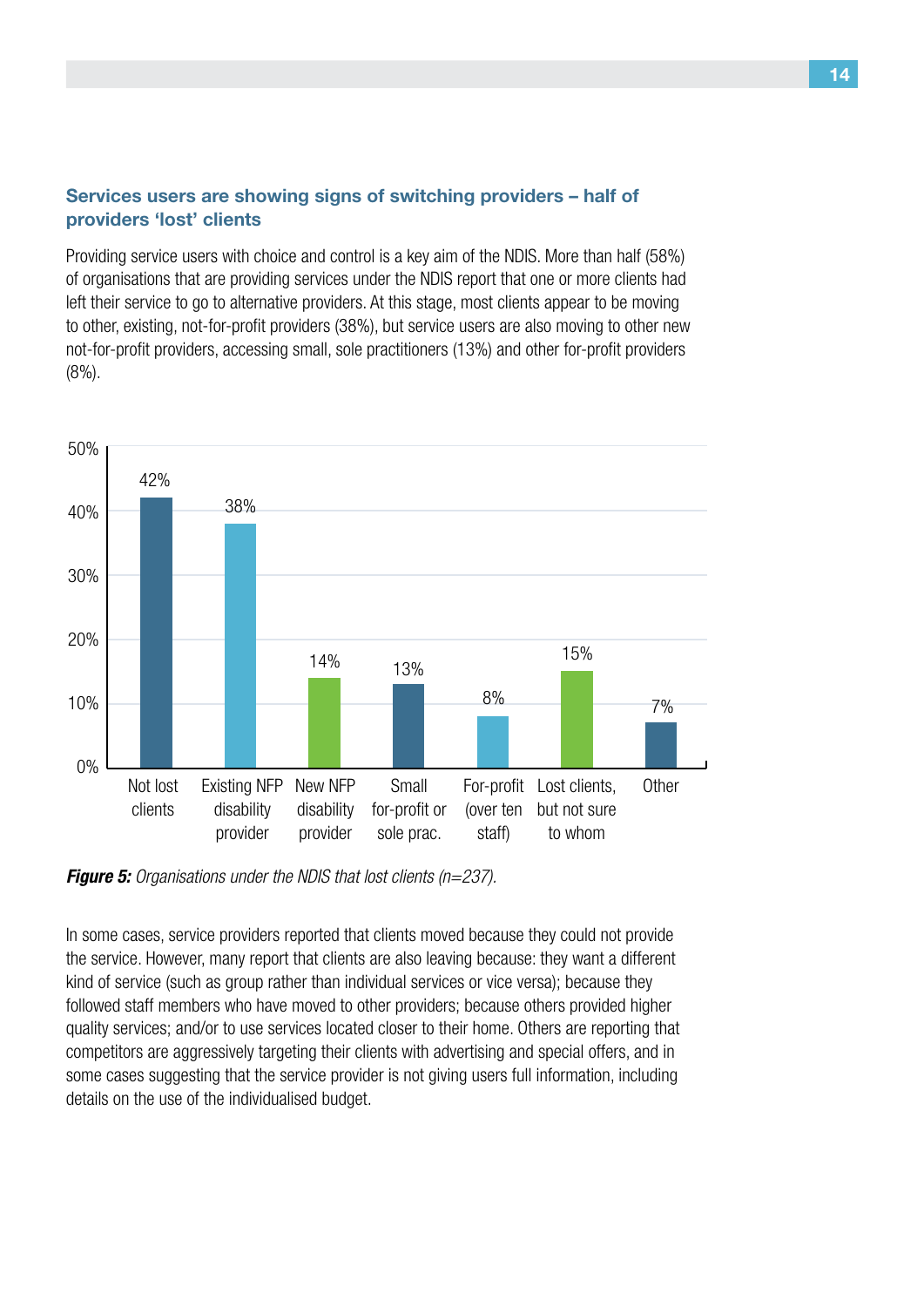### **Section 3:**  The sector's response

The gap between demand and supply is expected to widen as it appears that some organisations are reaching the limit of their capacity to expand – or are electing not to grow further in the current environment.

During 2015-16, more than half of all organisations increased the range of services they provided, yet the number reporting that they are keeping up with demand (60%) has not increased and 37% of all organisations are still reporting that they are unable to keep up with demand4.

As a result, 10% of these organisations reported that clients received no service, over a third (35%) that client needs were only partially met by other organisations, and 14% that client needs had to be met (at least in part) by family or other supporters.

Looking ahead into 2016-17 financial year, 75% of providers expect demand to grow, but now only 60% are planning to increase the scale and range of services they provide – down from 68% in 2015.

**"In the first quarter we had already reached 58% of the allocated number of clients we are funded to assist."**

**"The NDIS does not adequately fund services for clients with complex needs and high risk behaviours. We have to turn away clients."**

Unless there is an increase in new providers, this will likely result in an increase in unmet client need. Of the half (53%) of organisations that believe they will not be able to meet demand this financial year, only 13% believe that client needs will be fully met by another organisation. Approximately one in five organisations (22%) believe that the clients they have to turn away will receive no service at all, and 43% believe that other providers will only partially meet their needs.

For all organisations, but particularly mission based not-for-profits, this is a very uncomfortable position. More importantly, it indicates that some participants may not be able to have their needs met, despite having the funding and control to do so.

<sup>4 2%</sup> were unable or did not want to forecast.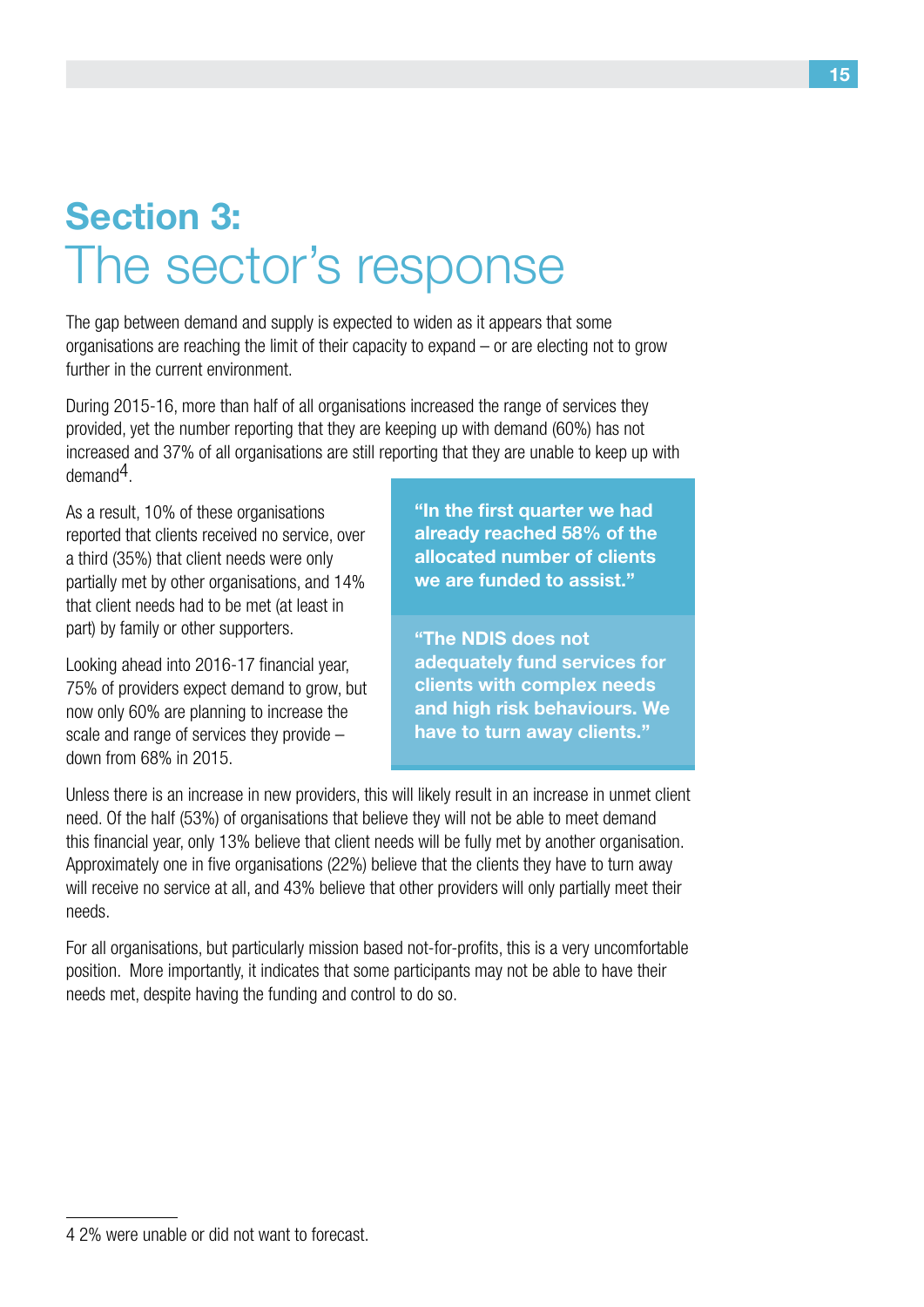

*Figure 6: Changes to the scale and range of services in the last year (n= 492).*



*Figure 7: Intention to increase scale and/or range of services next year (n= 492).*



*Figure 8: Suppliers capacity to meet demand last year and forecasts for this year (n= 527).*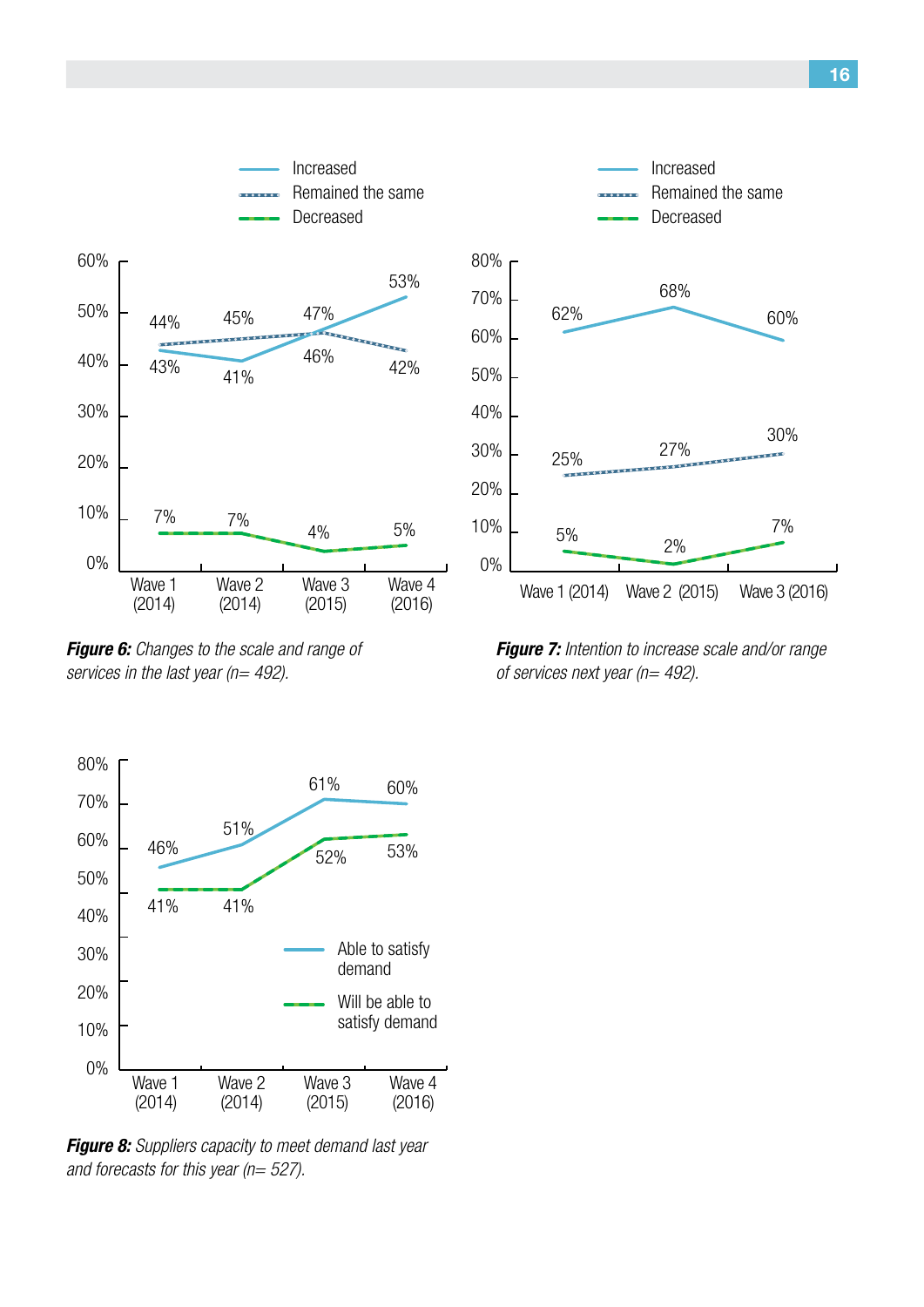

*Figure 9: Extent to which needs were met by other providers.*

#### **Suppliers are showing signs of exercising choice and control**

Pricing and availability decisions by government and government agencies are impacting actual and planned service provision and providers are expanding and contracting services in response.

Seventy-one per cent of organisations currently providing therapy services provided more hours of service last year than in the previous year. In contrast, of the organisations already providing these services, only 28% increased provision of supported employment services, 31% increased interpretation/translation services and 42% increased In-home nursing care. Ten per cent of those providing assistive technology provided less service.

Fifteen per cent of those currently providing advocacy services for individual clients plan to either reduce or stop providing these services in the next year, as will 10% of those providing behavioural support and 13% of those providing respite services.

Thirty-eight per cent of organisations are planning to introduce new services not currently offered in the next year. Of those not already providing these services, 8% plan to offer planning and coordination services, 6% plan to offer assistance with new accommodation, and 6% plan to offer travel and/or therapy services.

This is the first collection of information on actual and intended supply, and further iterations of data collection will be required before trends can be established and areas of over or under-supply identified. However, it is evident from this first data set that providers are being responsive to prices and market forces and exercising their emerging capacity and responsibility to provide services that are both needed and viable.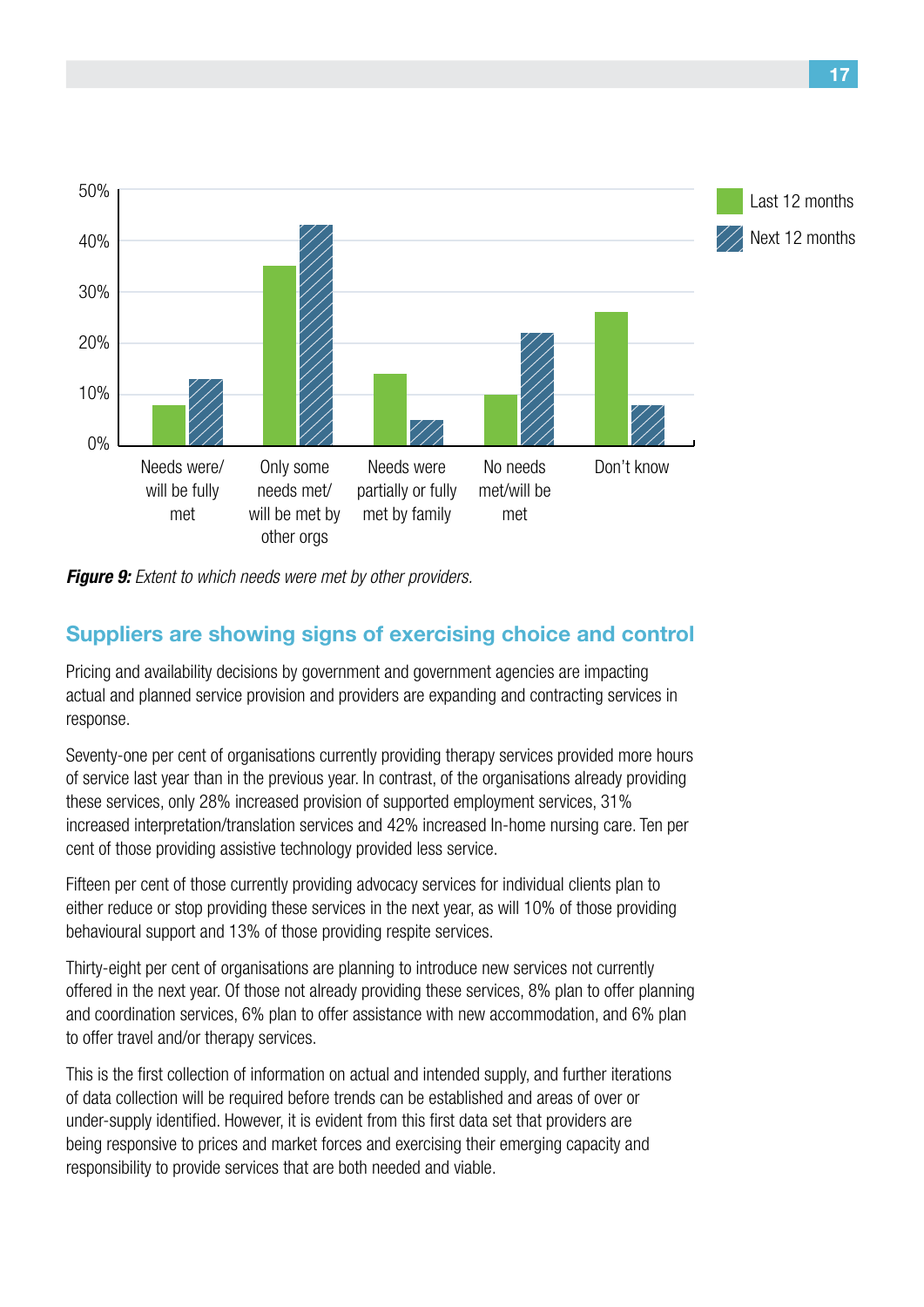

*Figure 10: Changes in service volumes (n = 31+).*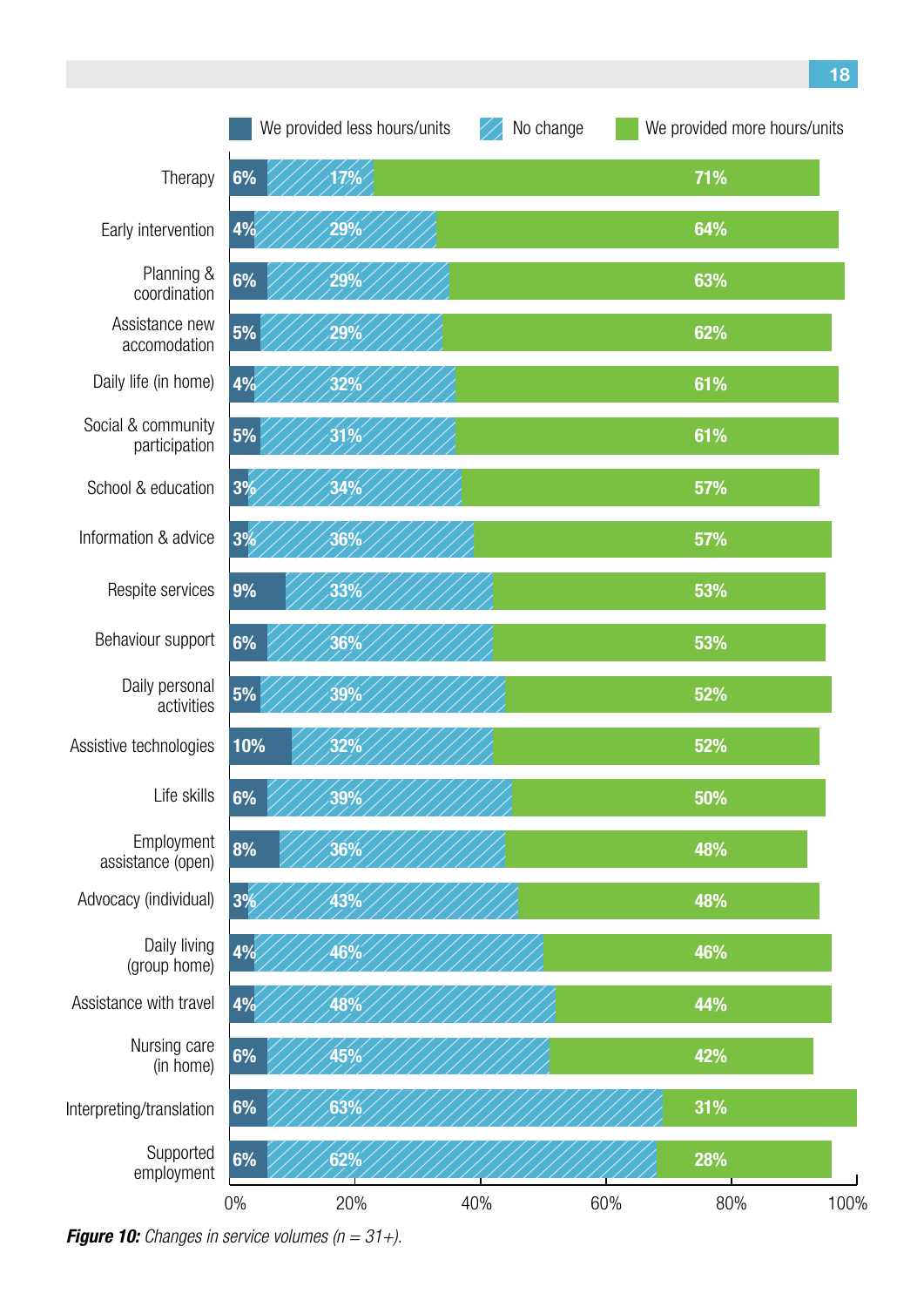



We plan to stop  $\mathbb{Z}$  We plan to reduce

Advocacy (individual) Behaviour support Respite services Planning & coordination Supported employment Assistance with travel Social & community participation Life skills Information & advice Daily personal activities Employment assistance (open) School & education Early intervention Daily living support (in home) Therapy services Daily living (group home) Assistance with new sccomodation Interpreting/translation Nursing care (in home)



*Figure 11: Planned changes to service range (n =468).*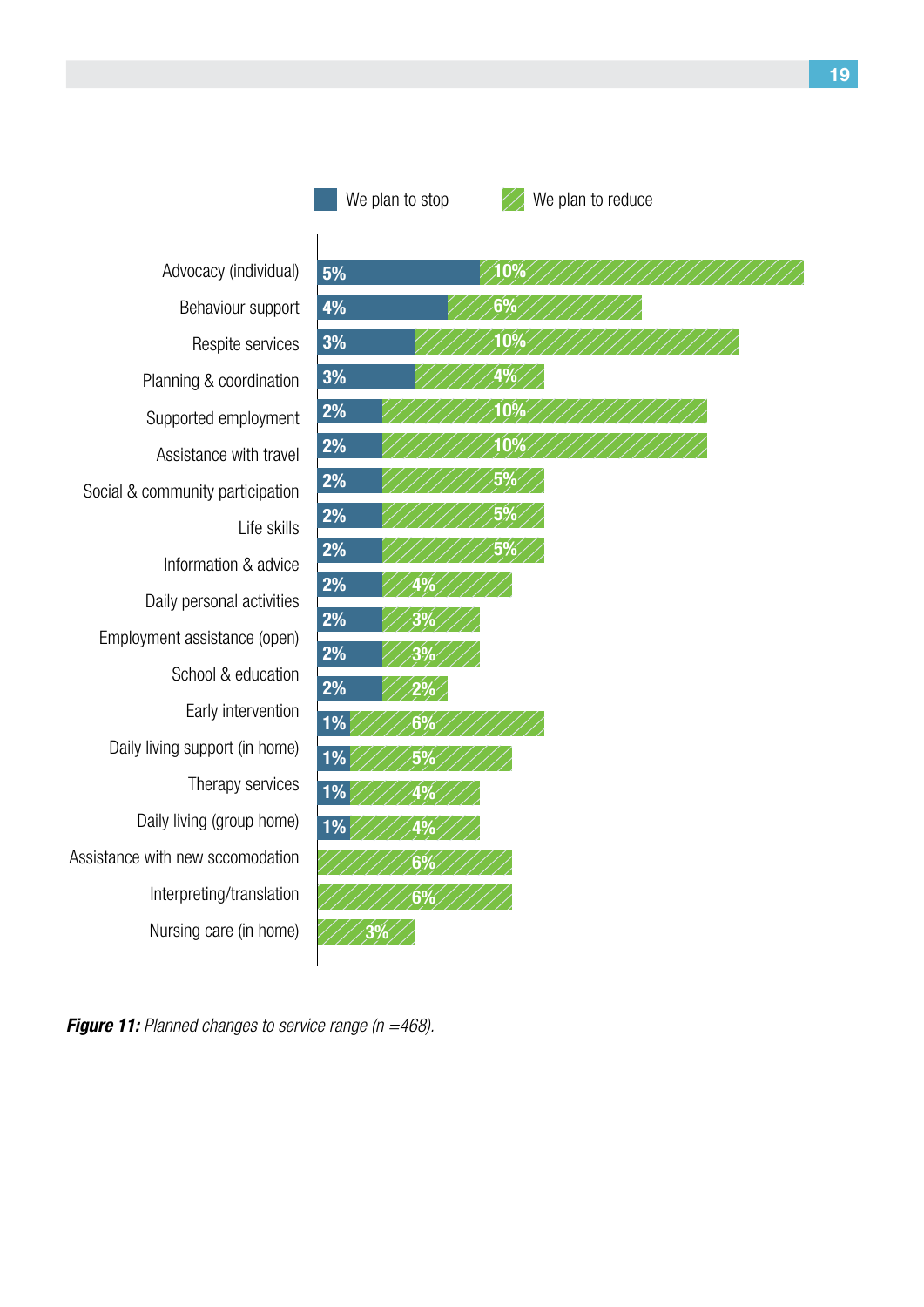

*Figure 12: Planned new services (n = 468).*

#### **Providers are also diversifying (or further diversifying) outside of the disability sector**

At present, less than half of respondents (43%) reported that all of their activities relate to the provision of disability services. The majority also provide services to other clients, such as those in need of aged care, mental health, or homelessness support.

Nearly half (48%) report that they are entering new markets (client groups) not previously served. Notably, one in five (21%) are planning to begin providing services to aged care clients, 17% are planning to provide community care services (previously HACC) and 13% will serve mental health clients.

**20**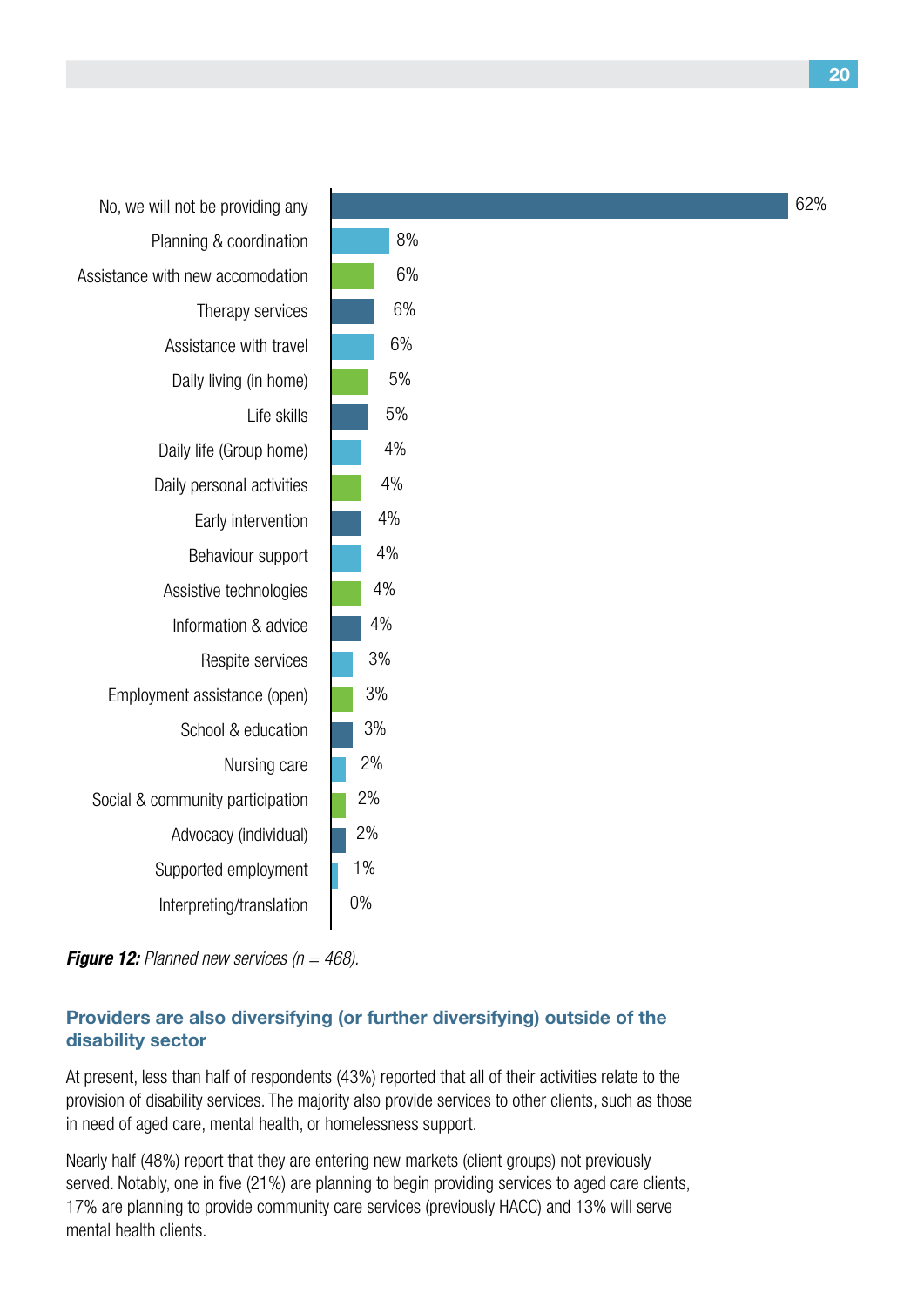The extent to which organisations are moving into new markets is related to their level of specialisation. Only a third (33%) of organisations specialising in disability services are planning to enter new markets in the next year, whereas 75% of those for which disability services is half or less of their business are planning to move into new markets.

Organisations that are exclusive providers of disability services, and receiving or soon to be receiving all their income from NDIA, will be impacted more by NDIS pricing. As such, this is an important group to monitor as their profit and financial sustainability may be a stronger and earlier indicator regarding pricing effectiveness.

Similarly, the comments indicate that some of the exclusive disability service provider organisations are diversifying into new markets to mitigate the short-term risk associated with the introduction of the NDIS. They may revert to being exclusive providers of disability services when the roll-out is complete. As such, monitoring these organisations and other's level of

#### **WHY WILL YOU BE ADDING THESE SERVICES?**

**"To dilute our dependence on NDIA and supplement income."**

**"Allowing the age bracket to be extended to over 65 year olds living with a disability."**

**"The NDIA set pricing is insufficient to keep our service in financially stable condition."**

concentration in disability services will be another important indicator of market attractiveness.

The comments also show that governments will need to consider their cross-sectoral pricing structures to ensure that different policy areas and/or agencies do not unwittingly create internal price competition. In one example, funding via the Department of Veterans' Affairs for identical services was higher, so providers encouraged clients to access that funding rather than NDIS funding.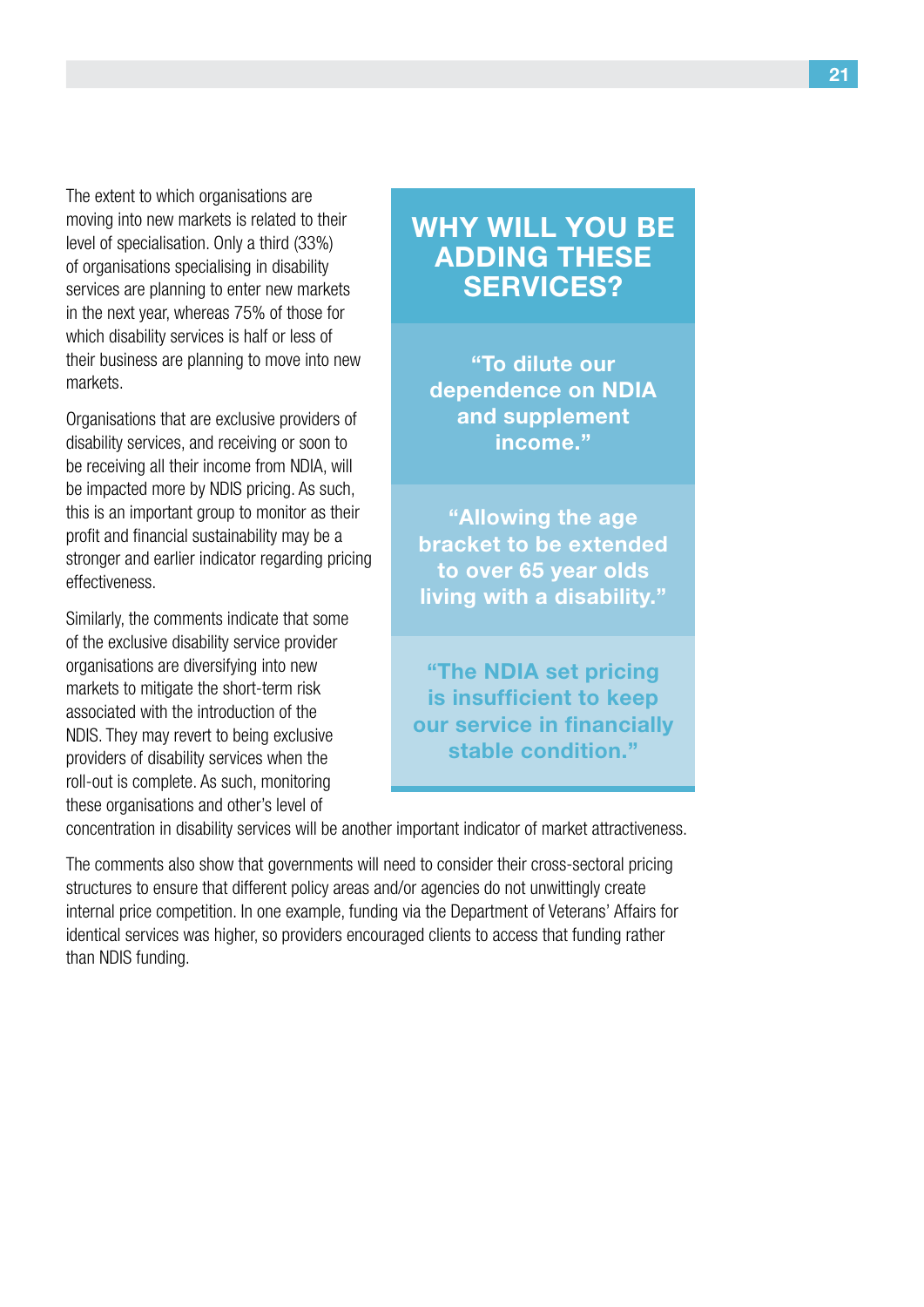

*Figure 13: Intention to enter new markets in next year (n=465).*

#### **Financial strength**

#### **The financial strength of the suppliers is variable. Some organisations have capacity for growth, but a significant number may soon struggle to supply services**

#### **Only a third of organisations reported a profit of 4% or more**

For the NDIS to be sustainable, organisations providing services must be able to make a profit. This is true for both for-profit and not-for-profit organisations, although as not-for-profits do not distribute their profit to shareholders the profit they require to be sustainable may be somewhat lower. In our sample, 19% of organisations were for-profit organisations.

Just over half (55%) of all respondents reported they made a profit, 20% broke even and a further 21% made a loss (the remainder did not know or were new entities)<sup>5</sup>. Of all organisations, just over a third (36%) achieved a profit of 4% or more for the 2015-16 financial year.

Many organisations will break-even or make a loss in a single year or even over a few years when dealing with a short-term event or investing for growth, but no organisation can survive in the medium or long-term without making a profit. Organisations that are inefficient will fail and be replaced by those that are more efficient, but if the margins are too low, demand will outstrip supply (at least until prices and therefore margins are increased) and quality becomes the only lever available to some organisations to reduce costs as prices are set. As such it will be necessary to monitor profit margins to ensure that supply is maintained overall, and particularly in specific service or customer groups that may be at risk of supply side failure.

The minimum amount of profit required to attract and retain an organisation in a market is a decision for the directors or owners. For most, the profit must be enough to cover sector inflation. For-profit providers will typically require profit to be sufficient to prevent investment being transferred to another sector.

<sup>5</sup> There was no variation between for-profits and not-for-profits on the proportion of organisations reporting making a profit, loss or breaking even last year.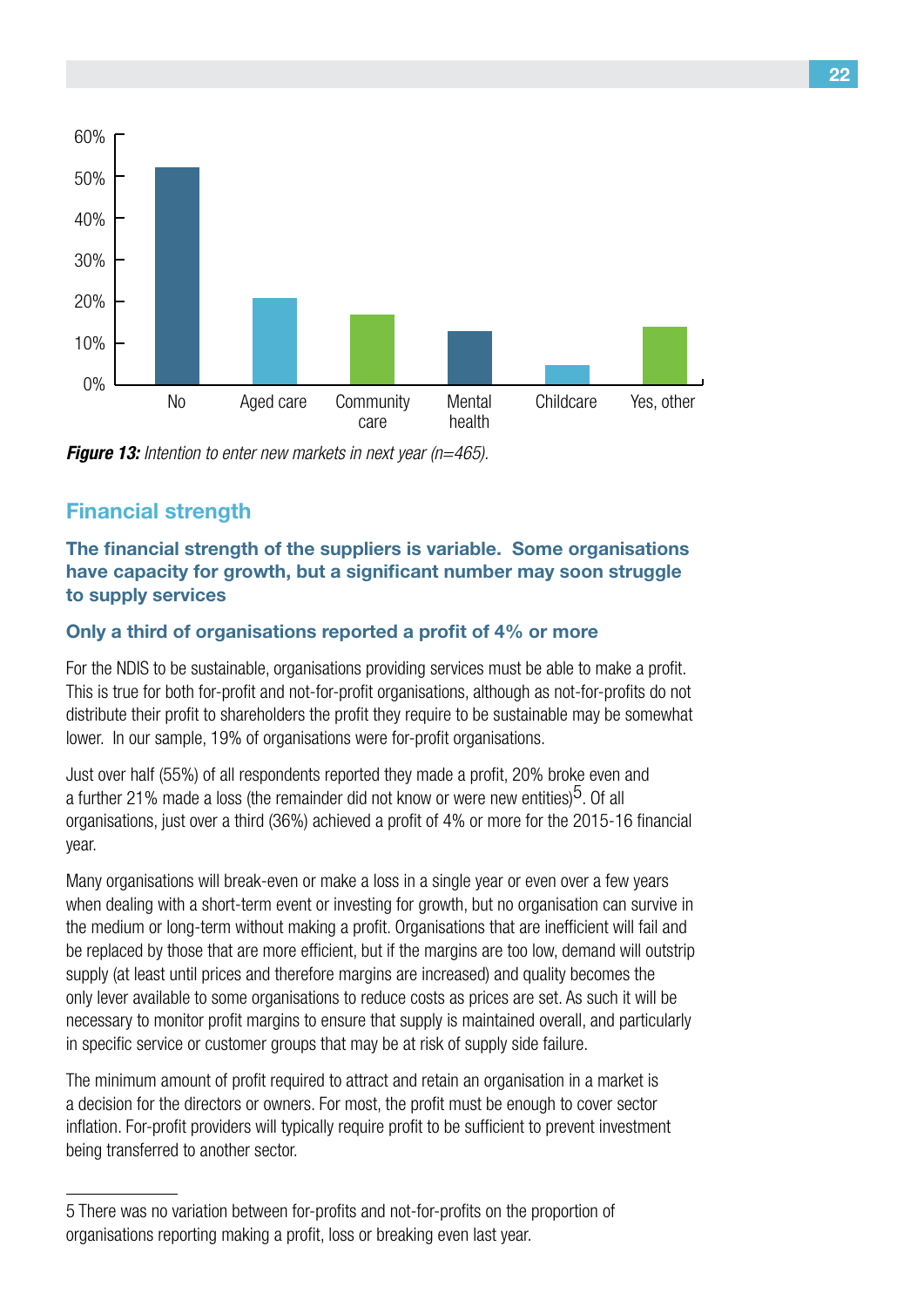#### **Half of organisations reported growth in net assets**

Similar to profit reports, there was significant variation in the reported changes in net assets across organisations, although the range was not as wide as profit ratios. In their last financial year, approximately a third (32%) of organisations reported no growth in their net assets and 15% reported net assets had declined. Only half reported an increase in net assets. However, of this group, 29% reported net assets had increased between 0% and 4%. Interestingly, 42% (or 19% of all respondents) reported net assets had increased by 10% or more. This presents a more favourable outlook for sector strength and sustainability.

#### **Suppliers' profit outlook is even less favourable**

While 55% reported making a profit in 2015-16, only 40% of organisations have budgeted to make a profit in 2016-17 and only 26% expect to achieve a profit of 4% or more. For- profit organisations are more likely to be forecasting a profit (58%); 23% expect to break-even and 8% are forecasting a loss.

Of the organisations that expect to make a profit, more than half (51%) of not-for-profits and 14% of for-profits are expecting that profit to be 4% or less. Therefore, it is unlikely that the profit forecast will meet sector cost inflation.

It will be important to monitor this data over time to determine if organisations' budgeted profit expectations actually match their outcomes. However, if this data is indicative of viability, then service standards or prices will need to be altered if supply is to be maintained. Low profit forecasts may be one of the reasons for organisations slowing their pace of growth. Rapid growth into markets with low or no profit simply results in organisations going out of business more quickly.



*Figure 14: Profit/Loss last financial year (n= 502).*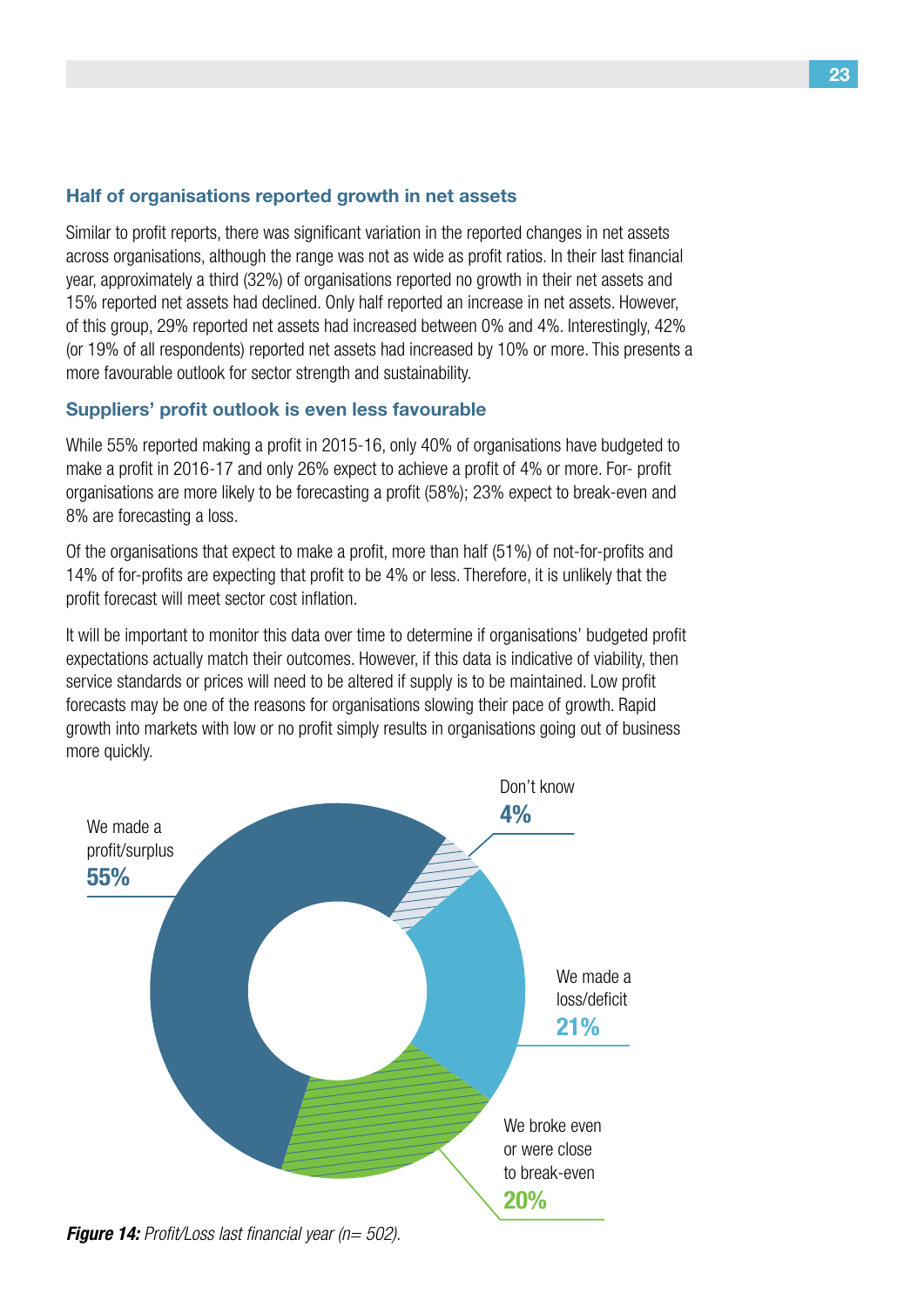



*Figure 16: Comparison of 2015-16 and 2016-17 profit (n= 483).*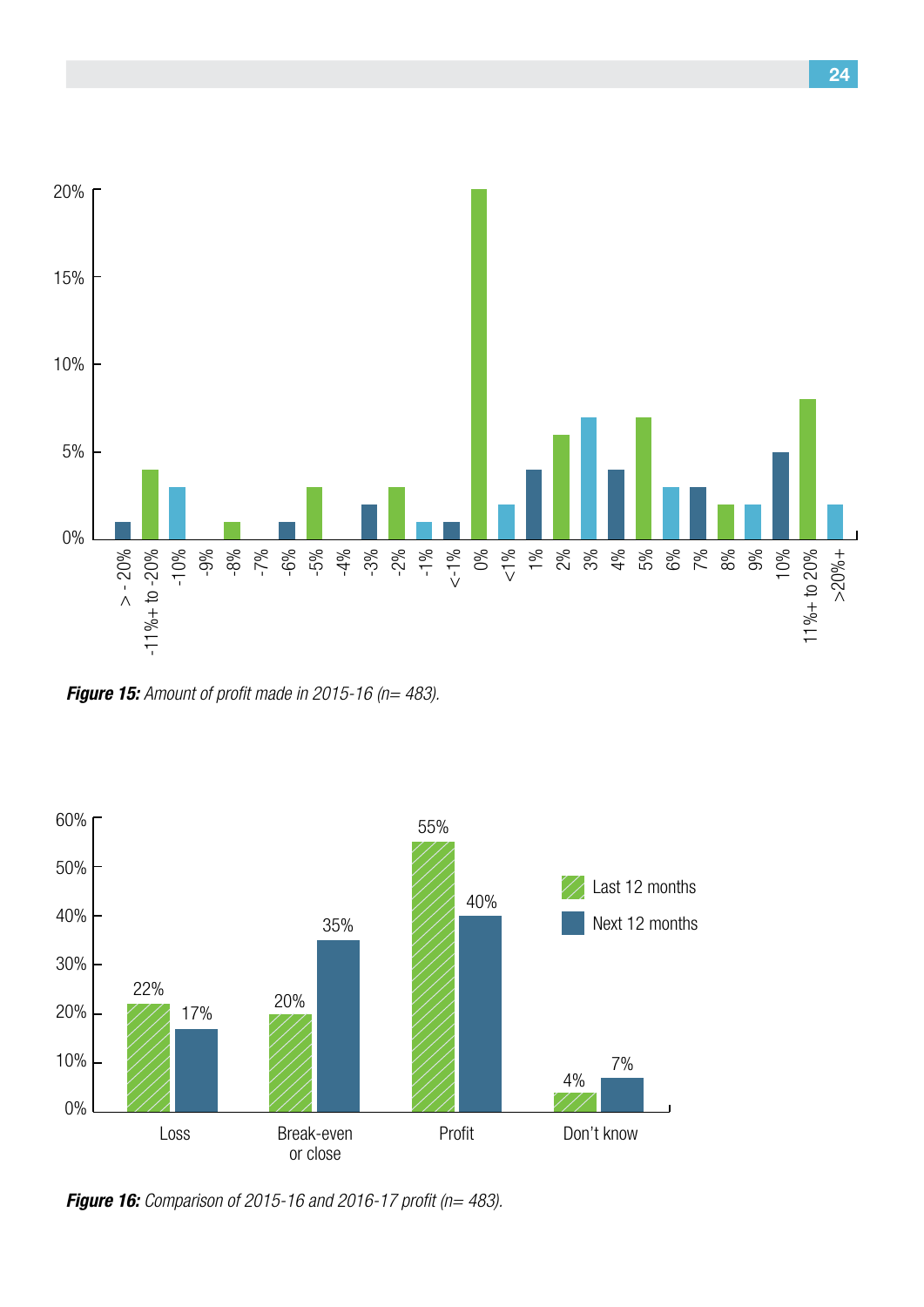

*Figure 17: Expected profit margin 2016-17 (n= 483).*

#### **Perceived financial strength**

In addition to asking a series of questions on actual financial performance, this year respondents were also asked to provide a qualitative rating of their financial strength. This is a collective and relative measure, as the leadership of a loss-making organisation with few assets may feel 'much stronger' when breaking even, and similarly an organisation with a strong balance sheet making a strong profit may feel 'much weaker' when profit falls to 5%. However, when monitored over time and cross-referenced with actual profit and asset data, it will provide an indicator of sector expectations. For this year's respondents, even though only 55% made a profit, 87% reported that the financial strength of their organisation is satisfactory, strong or very strong. performance is weak.<br>  $\frac{1}{2}$ <br> **Figure 17:** Expected<br> **Perceived finance**<br>
In addition to asking a<br>
respondents were also<br>
collective and relative<br>
may feel 'much strong<br>
balance sheet making<br>
when monitored over the an

While this data illustrates the need to use actual, rather than perceived financial performance as an indicator of financial sustainability, it is leaders' perceptions and opinions that give rise to their decisions, which is why it is important to measure both. For example, the early data shows a correlation between perceptions of financial strength and discussions on closure or merger, and actual merger. To illustrate, overall 8% of respondents reported that they had discussed closing their organisation, whereas this rose to 40% for those that reported that their financial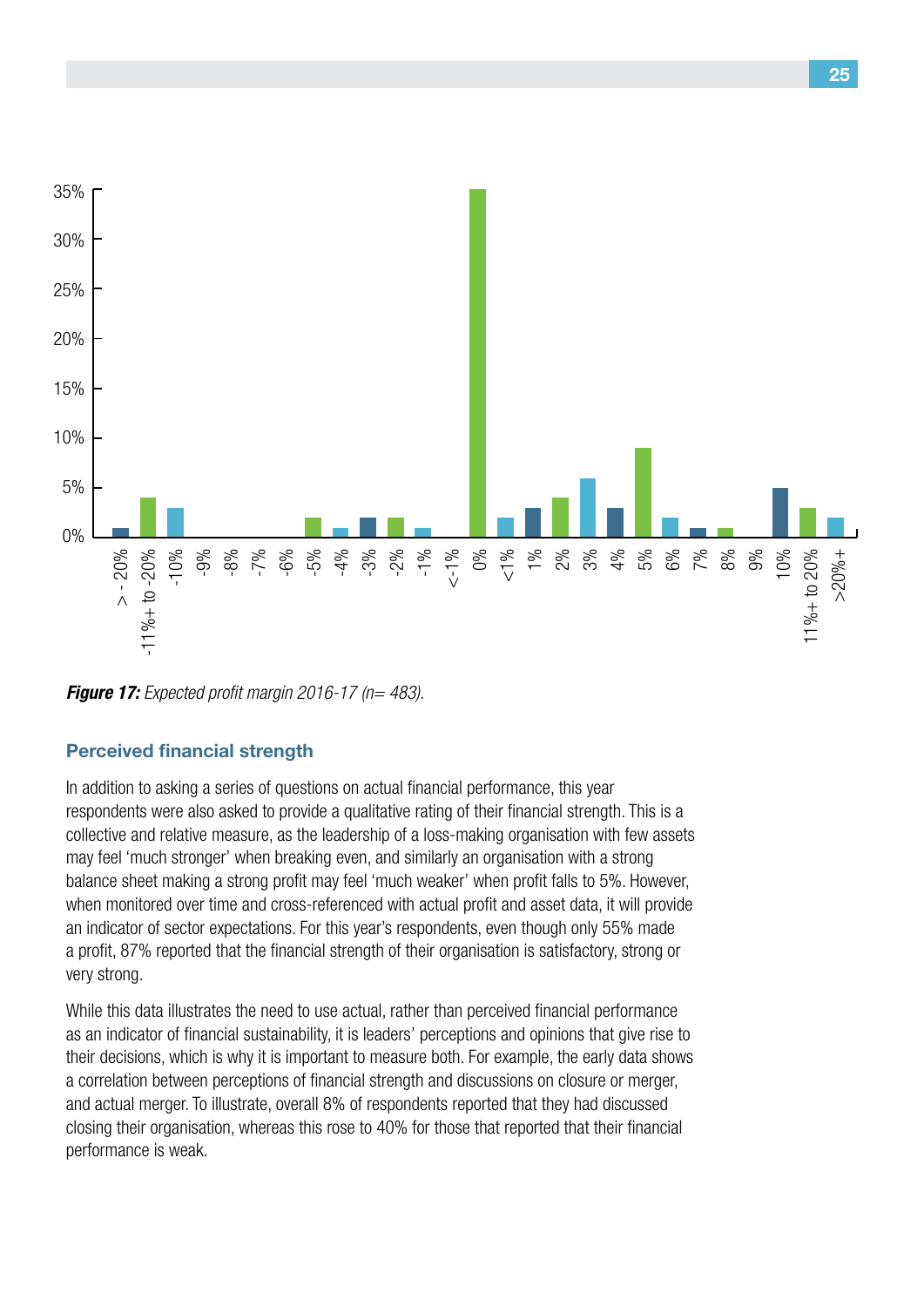

*Figure 18: Self reported overall assessment of financial strength.*

#### **Workforce constraints appear to be limiting growth**

Reflecting reported and expected growth, 59% of organisations increased their total head count in 2015-16 and 59% expect to increase their head count in this current financial year. Most growth will be in part time casual workers (51%) and part time permanent workers (42%). However, 44% of organisations are also expecting to increase their requirements for full time permanent workers.

Twenty-three percent of organisations employing speech therapists and 22% of organisations employing occupational therapists found employees with these skills extremely difficult to recruit. A further 32% and 31% respectively found them moderately difficult to recruit. Organisations have also had trouble recruiting psychologists (51% moderate to extremely difficult) and other types of allied health workers.

Demand for 'other' allied health workers and managers and supervisors of disability workers is expected to be high, with 52% and 43% of organisations respectively planning to recruit people with these skills in the next year. Organisations also expect to be recruiting a wide range of health and other staff, including marketing/business development professionals (22%), occupational therapists (22%), and speech therapists, psychologists, finance/accounting staff, and hr staff (17% each).

As could be expected, the occupation types most difficult to retain were the same as those most difficult to recruit.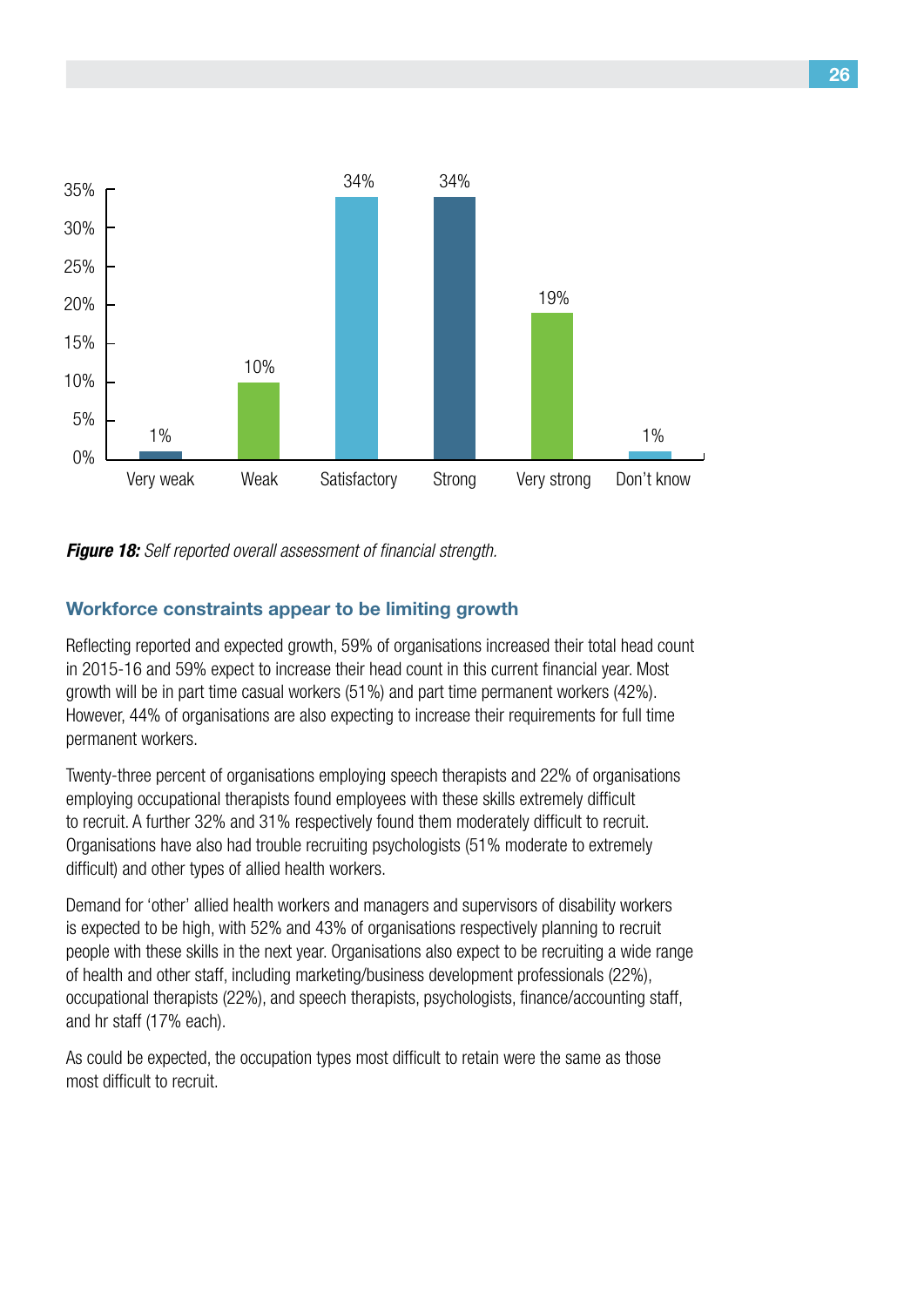![](_page_26_Figure_0.jpeg)

*Figure 19: Changes in workforce in the 2016/17 financial year.* 

![](_page_26_Figure_2.jpeg)

*Figure 20: Ease or difficulty in recruiting staff in the 2015-16 financial year.*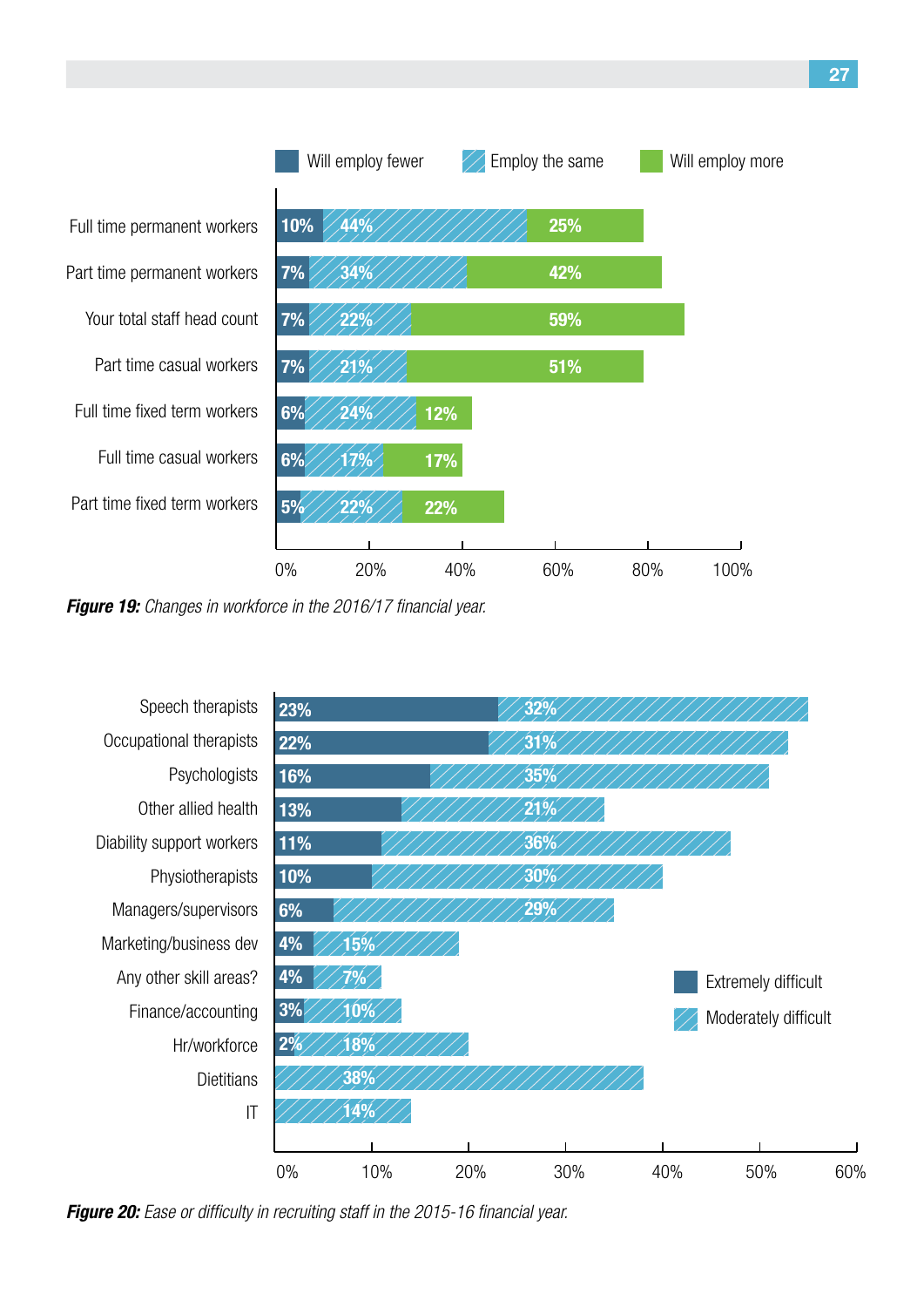![](_page_27_Figure_0.jpeg)

*Figure 21: Ease or difficulty in retaining staff in 2015-16 financial year.*

![](_page_27_Figure_2.jpeg)

*Figure 22: Intentions to recruit (n=305).*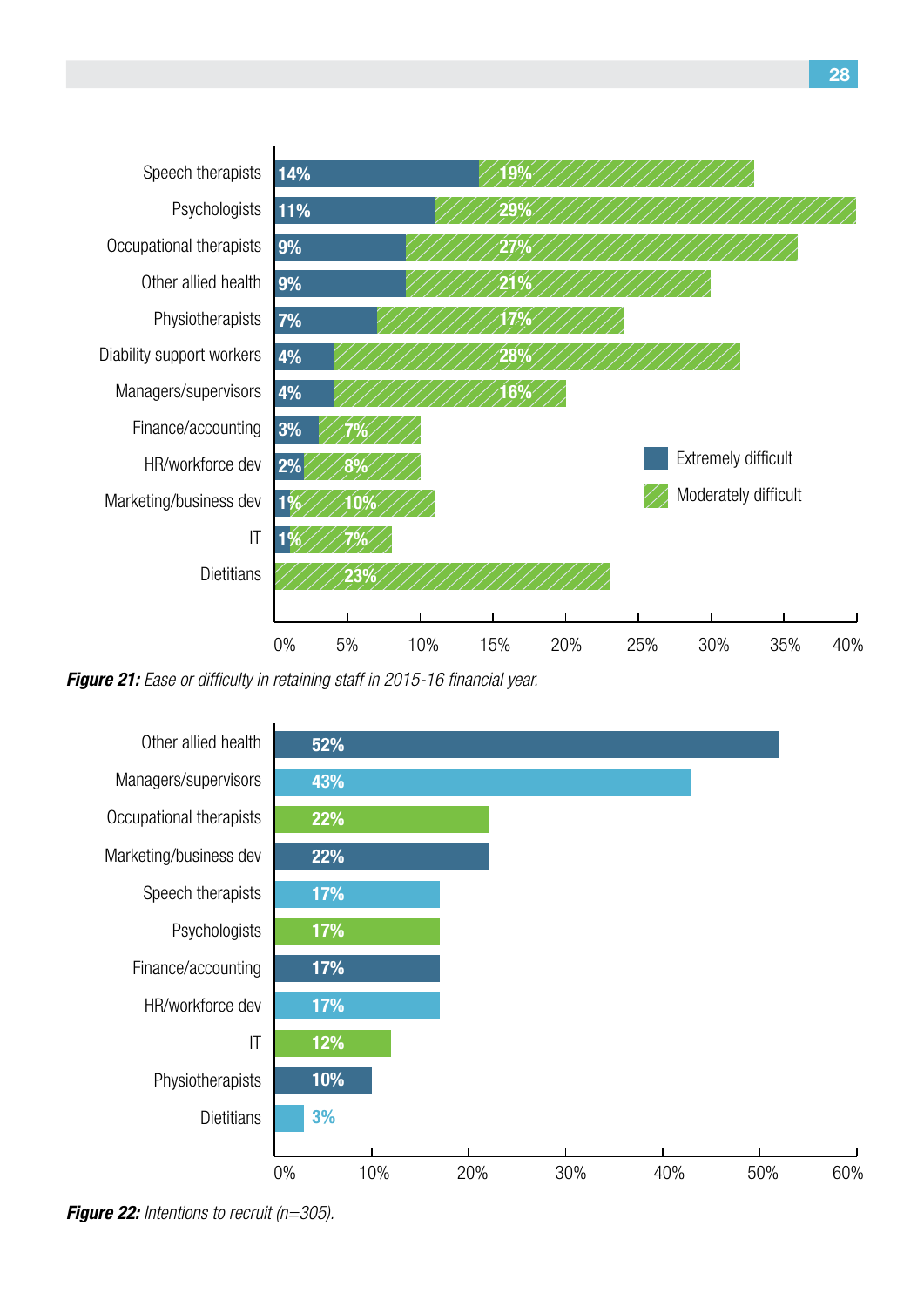#### **The supply side is focussed on re-structuring in response to market forces**

#### **There are a wide-range of changes that organisations must implement in the next 12 months if they are to be successful under the NDIS**

Organisations have been actively working on redesigning their business models and operations, and introducing new infrastructure and methods of working. However, there are a wide range of areas that many organisations believe still need to be improved. The main one is costing and pricing, which was nominated by nearly half of all respondents (49%) as in their 'top three areas in need of improvement'. This is a critical issue for survival and a new skill area for many providers.

Over a third of organisations (35%) still need to develop their Information, communication and technology strategy, 33% need to focus on their marketing practice, 28% on implementing strategic or business plans and the same number need to improve their business or operational planning process. Around one in four to five need to improve HR strategy and workforce planning, data reporting, financial process and controls, market research, strategies and planning and/or client and stakeholder consultation. This question limited respondents to only three high priority areas, but the results indicate that many have a very long and complex 'to do' list to complete.

| Costing & pricing                                   | 49%        |
|-----------------------------------------------------|------------|
| Information, communications & tech strategy         | 35%        |
| Marketing practice                                  | 33%        |
| Implementation of strategic plans or business plans | 28%        |
| Business (operational) planning processes           | 28%        |
| HR strategy & workforce planning                    | <b>27%</b> |
| Data reporting & use                                | 25%        |
| Financial processes & planning                      | 25%        |
| Marketing research, strategies & planning           | 24%        |
| Client & stakeholder consultation                   | 23%        |
| Strategic planning                                  | 18%        |
| Quality management & continuous improvement         | 18%        |
| Employee learning & development                     | 17%        |
| Risk management & compliance                        | 12%        |

*Figure 23: Areas of operations most in need of improvement (n =392).*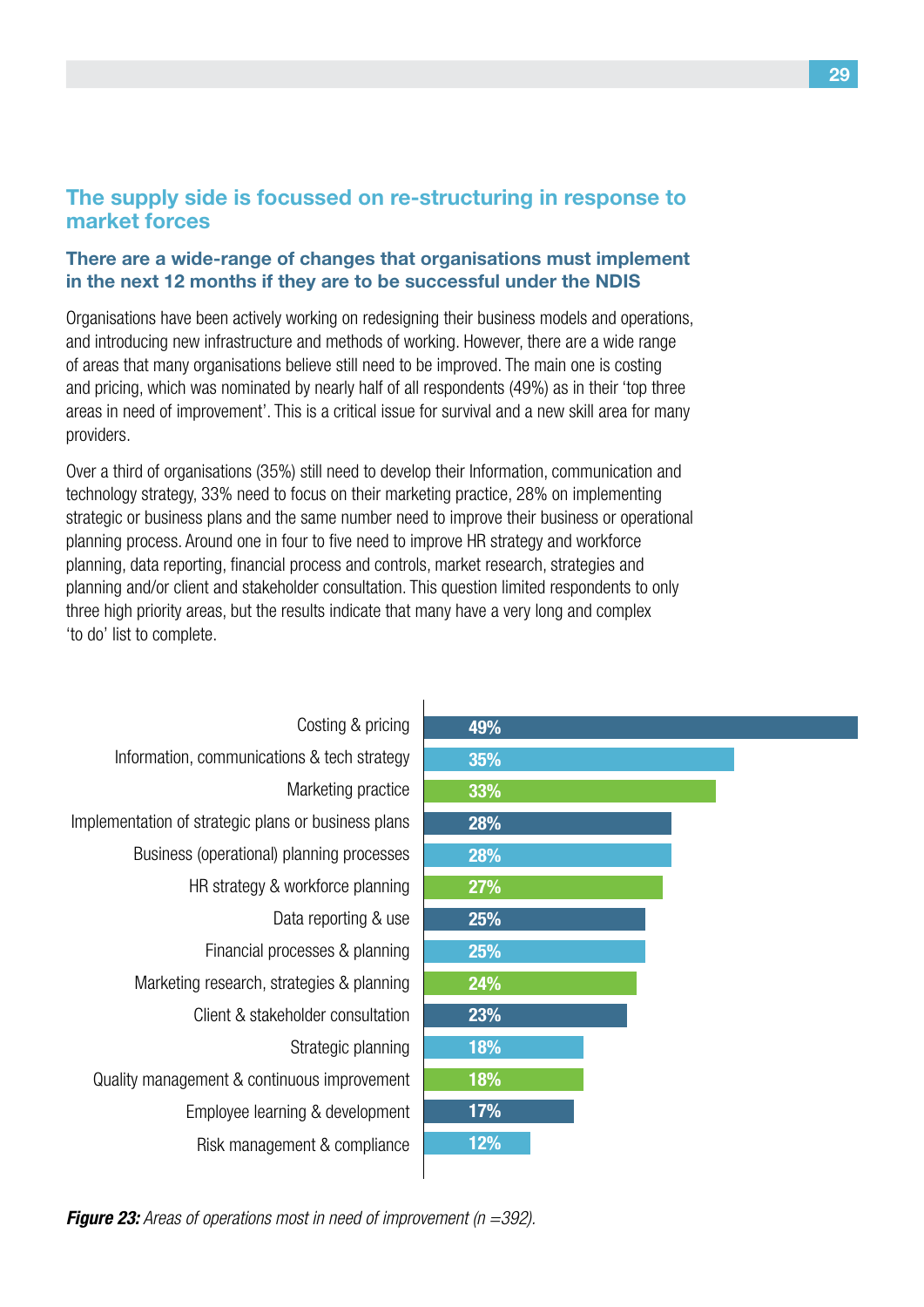#### **Strategy and concerns**

#### **Organisations continue to focus on improving productivity and have plans for the future, but they are worried about how they will adapt to the NDIS**

Ninety per cent of providers agree or strongly agree that their organisation is actively working on its productivity, 79% that they have a clear strategy for the next year, and 66% that they have a clear vision of where the organisation will be in three years. However, 60% agree or strongly agree that they are worried about their ability to adjust to changes resulting from the NDIS and 17% that their organisation is not focussed on growth.

![](_page_29_Figure_3.jpeg)

*Figure 24: Suppliers response to the NDIS (n= 459).*

#### **Collaborations and mergers**

#### **Organisations continue to adapt to market conditions, including working in collaboration with others and merging**

The majority of organisations within the sector (particularly the not-for-profits) actively collaborate with others to advocate for individual clients or for the sector as a whole. Over half (55%) have agreements in place with other organisations to refer or provide services to clients and a quarter (27%) share resources.

Forty-one per cent of organisations have discussed merger and, similar to previous years, 7% each are undertaking a merger or have completed a merger in the last year. Of those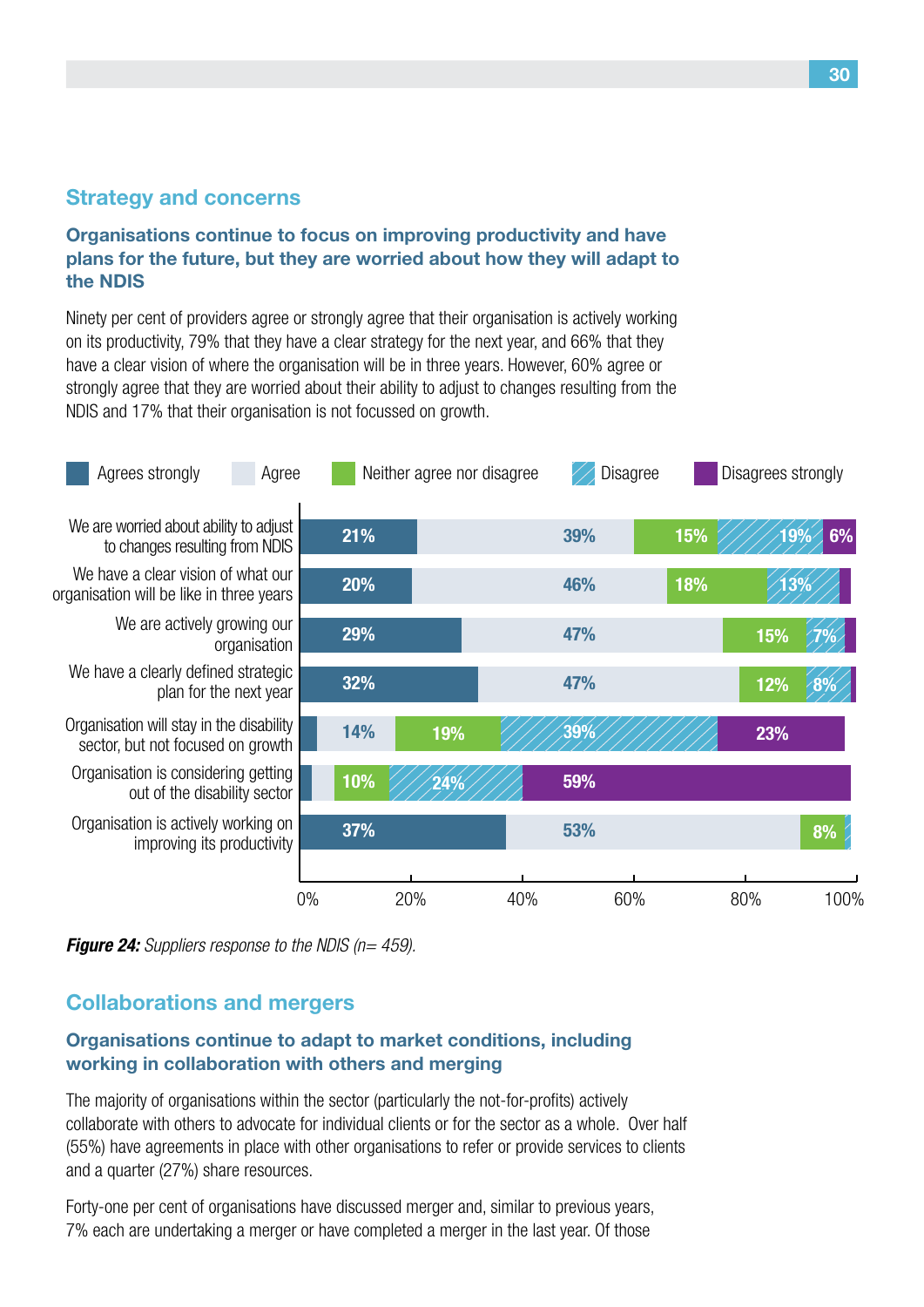discussing merger, 12% said it is likely or very likely their organisation will merge in the next two years.

Importantly, of these, 16% have discussed discontinuing the provision of disability services and 8% have discussed closing their organisation.

![](_page_30_Figure_2.jpeg)

*Figure 25: Working collaboratively and sharing resources (n=450).*

#### **Merger activity**

The smaller organisations were less likely to have discussed, undertaken or completed a merger. Of the total sample, 29% of organisations had income of less than \$1M, yet with regard to discussing or being involved in merger, only 11% had income of less than \$1M. Some of these organisations are sole practitioners or very small not-for-profits.

Thirty-seven per cent of organisations discussing or undertaking a merger had income of between \$5M and \$20M, and 21% had income over \$20M. Overall, 22% of those considering or undertaking merger made a loss in their last financial year and 16% broke even. Less than half expect to make a profit in the current financial year.

![](_page_30_Figure_7.jpeg)

*Figure 26: Merger and market exit strategies (n=452).*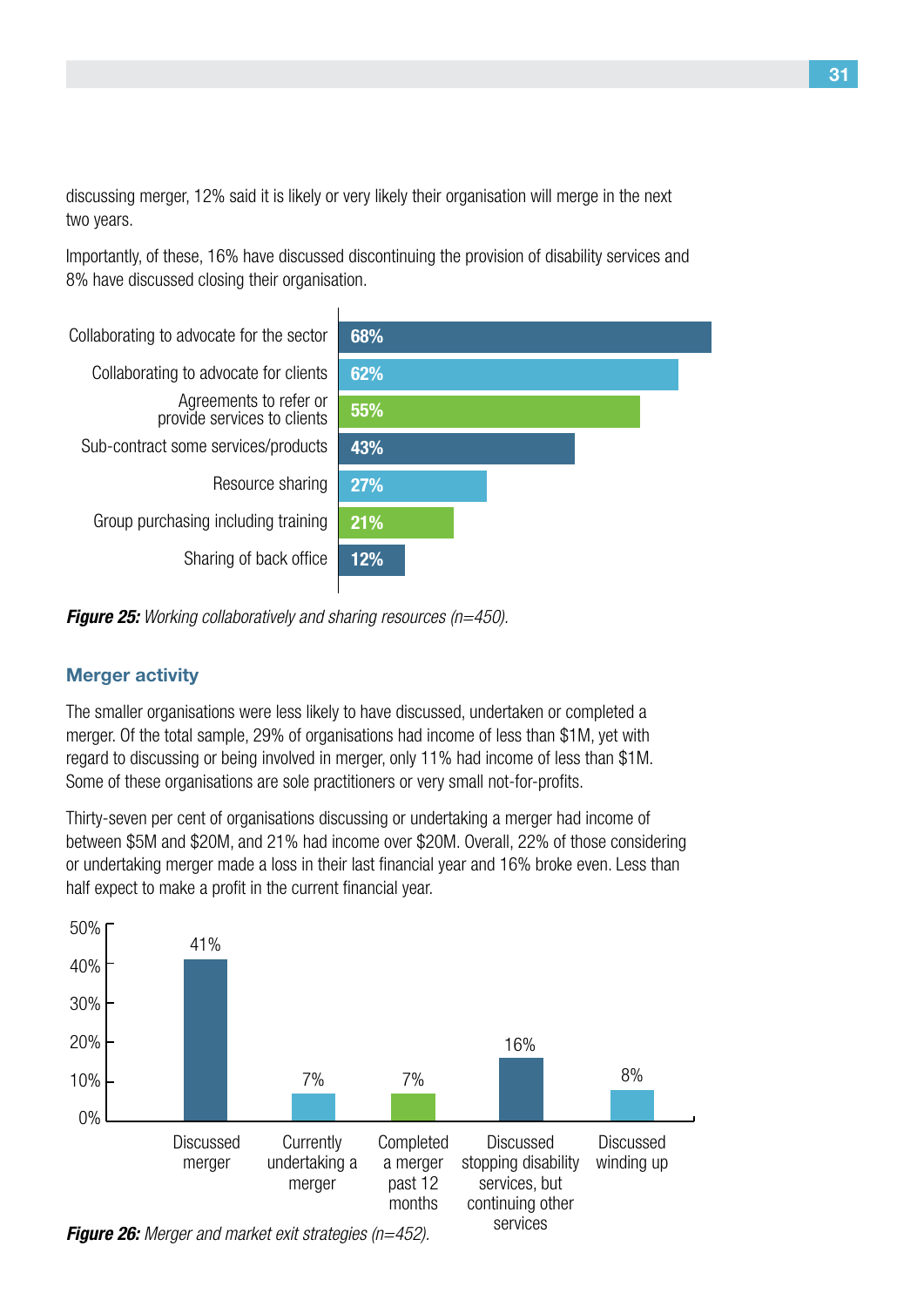The main reasons given for discussing or undertaking a merger were to broaden the range of services to existing clients, which was the first ranked reason for 17% and the second most important reason for 19% of respondents. Of the other key reasons, to improve efficiency was nominated by one in five (21%) as their second highest ranked motivation. Fifteen per cent of respondents reported that not being financially sustainable was their main reason for merging, and for 10% this was their second ranked reason.

![](_page_31_Figure_1.jpeg)

*Figure 27: Reasons cited for merger activity.*

#### **The characteristics of their merger partner**

The organisations that have or are considering merger were asked to provide a profile of the type of organisation (or organisations) with which they are, or are most likely to, merge.

In terms of size, half expect to merge with an organisation smaller than themselves, 16% with one the same size and 28% with a larger organisation.

Forty-four per cent expect to merge with an organisation in the same sector, and 37% expect that they will be merging with an organisation that they have not had a relationship with.

A significant majority (83%) expect to be merging with an organisation within their same state or territory.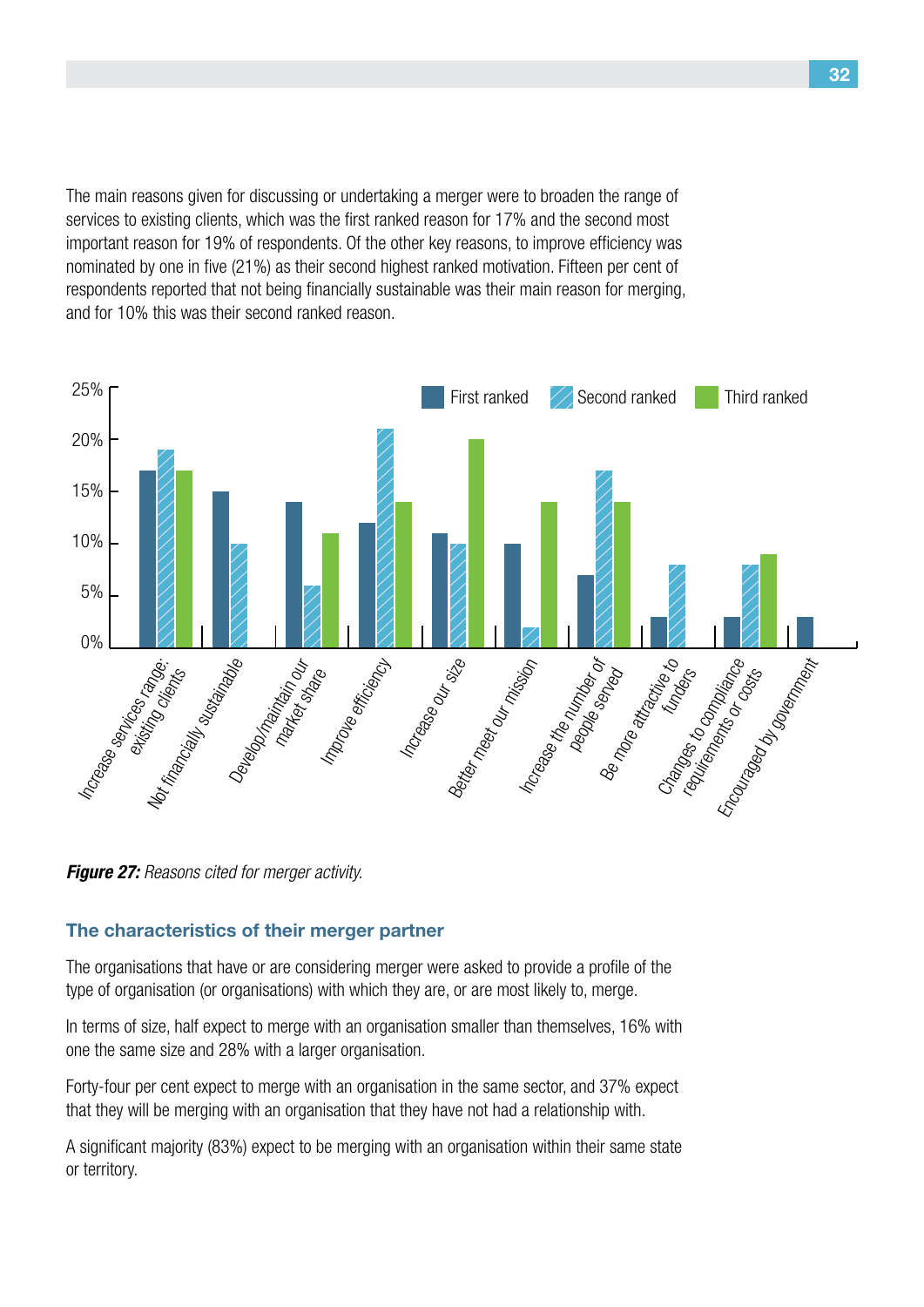| Size (revenue)                   | Smaller than us<br>50%                | Same size<br>16%                                        | Larger than us<br>28%                                      | Other<br>1%                                               | Don't know<br>5% |
|----------------------------------|---------------------------------------|---------------------------------------------------------|------------------------------------------------------------|-----------------------------------------------------------|------------------|
| Service sector/<br>type          | Same sector<br>44%                    | Mostly similar<br>sector<br>28%                         | Some similar<br>services<br>23%                            | Completely<br>different sector<br>4%                      | Don't know<br>1% |
| <b>Client type</b>               | Serves our<br>clients<br>15%          | Same types of<br>clients, but not<br>our clients<br>64% | New client base<br>16%                                     | Other<br>1%                                               | Don't know<br>4% |
| <b>Previous</b><br>relationships | None<br>37%                           | Supplier or buyer<br>of services<br>3%                  | Previously<br>collaborated but<br>no joint projects<br>34% | Previously<br>undertaken joint<br>venture projects<br>17% | Don't know<br>9% |
| Location of<br>merger<br>partner | Within same<br>state/territory<br>83% | Another state or<br>territory<br>11%                    | Outside Australia<br>0%                                    | Other<br>1%                                               | Don't know<br>5% |

#### **Profile of organisations discussing stopping provision of disability services or closing**

In total, 8% (37 organisations) reported they had discussed winding-up and 16% (75 organisations) discussed discontinuing the provision of disability services. Of these, 18 organisations had discussed both. Table A shows how these organisations compare with others on number of key attributes. Overall, the results show that organisations discussing reduction of services or closure are showing slightly weaker financial performance, but are not smaller, experiencing significantly lower demand, nor exclusively not-for-profit or for-profit. However, there is a slightly higher ratio of organisations providing services in regional and remote areas in this group.

Organisations discussing closing – key findings:

- A quarter (27%) are mid-sized organisations with income of between \$5M and \$10M. That is, those discussing closing are not all small organisations.
- Just less than half (46%) are exclusively disability services providers.
- One in five (22%) are for-profit organisations.
- Seventy per cent operate in regional areas and 41% in remote areas, compared with 55% and 21% respectively for all providers.
- Eighty-one per cent are registered to provide services under the NDIS and 54% have provided services for which they made a claim for payment to the NDIS. As such, compared with the overall sample they have the same experience of operating under the NDIS.
- Not surprisingly, these organisations were more likely to state that their overall financial performance was weak (22%) or satisfactory (46%).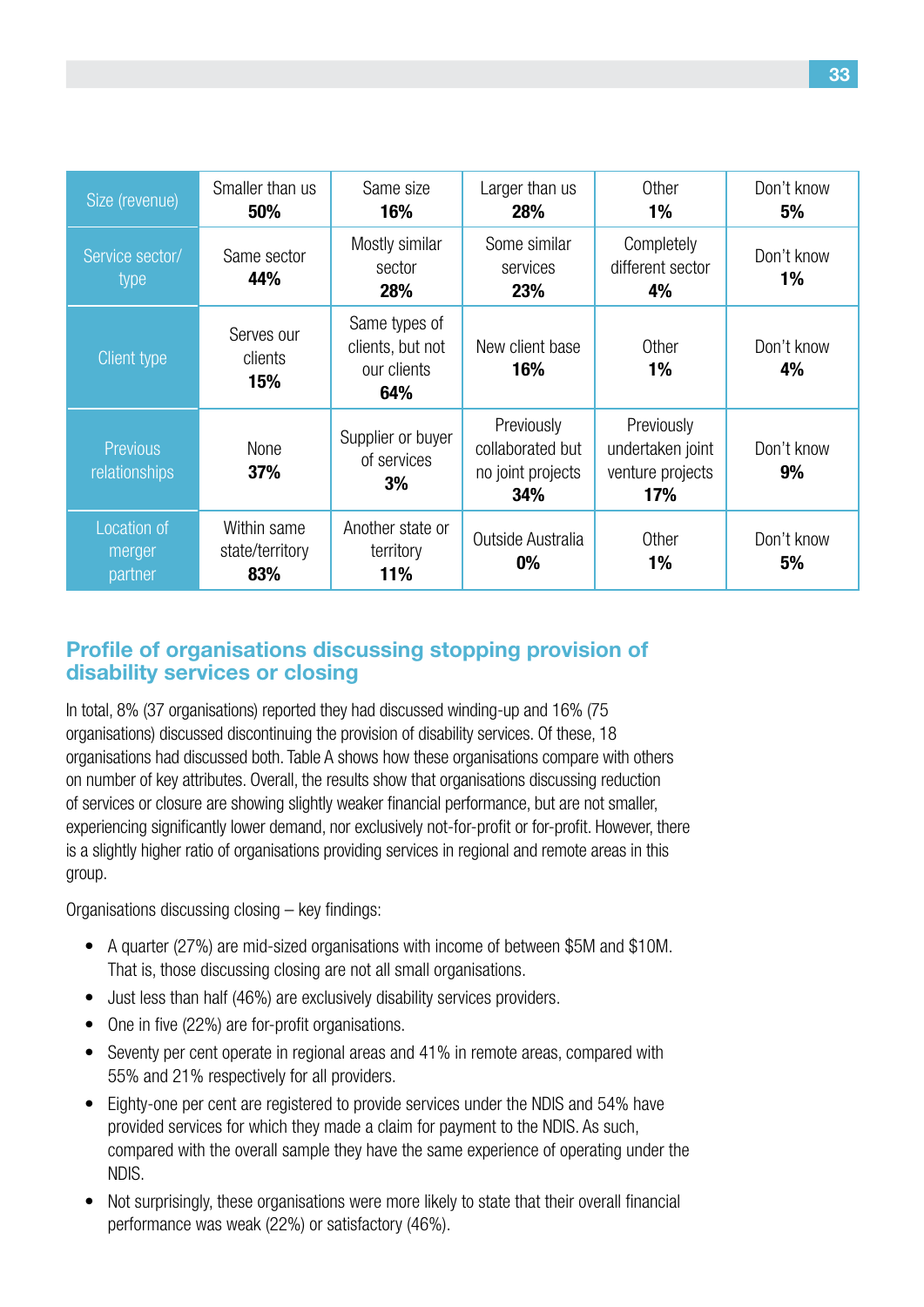- The proportion reporting making a profit (46%) was lower, but not substantially lower than the overall population.
- Nearly a quarter (24%) reported that their net assets had decreased, compared with 15% for the total.
- Their forecasts for demand growth were less optimistic.
- They are a little less likely to be pursuing new markets.

Organisations discussing exiting the disability services market, but continuing to supply other services – Key findings:

- One in five organisations (21%) had income of between \$10M and \$20M, but otherwise their distribution of income reflected that of all respondents.
- Based on income, 55% receive less than half their income from the provision of disability services. As such, their barriers to exit are low.
- • A quarter are for-profit organisations
- Just over a quarter rated their financial performance as satisfactory, compared with more than half (53%) for all organisations.
- Sixty-five per cent reported demand for services had increased.
- Nearly three quarters (73%) are planning to expand into new markets, particularly aged and community care, and childcare.

*Table A: Comparison of organisations discussing exiting or discontinuing services with all others.*

|                             | Discussed discontinuing<br>Discussed closing<br>disability services<br>$(n = 37)$<br>$(n = 75)$ |      | All<br>(Samples sizes vary) |
|-----------------------------|-------------------------------------------------------------------------------------------------|------|-----------------------------|
| Income                      |                                                                                                 |      |                             |
| \$1 to less than \$250,000  | 16%                                                                                             | 15%  | 14%                         |
| \$250,000 to less than \$1M | 16%                                                                                             | 16%  | 15%                         |
| \$1M to less than \$3M      | 14%                                                                                             | 23%  | 22%                         |
| \$3M to less than \$5M      | 16%                                                                                             | 5%   | 10%                         |
| \$5M to less than \$10M     | 27%                                                                                             | 9%   | 13%                         |
| \$10M to less than \$20M    | 8%                                                                                              | 21%  | 13%                         |
| \$20M to less than \$50M    | 3%                                                                                              | 7%   | 7%                          |
| \$50M or more               | $0\%$                                                                                           | 4%   | 7%                          |
|                             | 100%                                                                                            | 100% | 101%                        |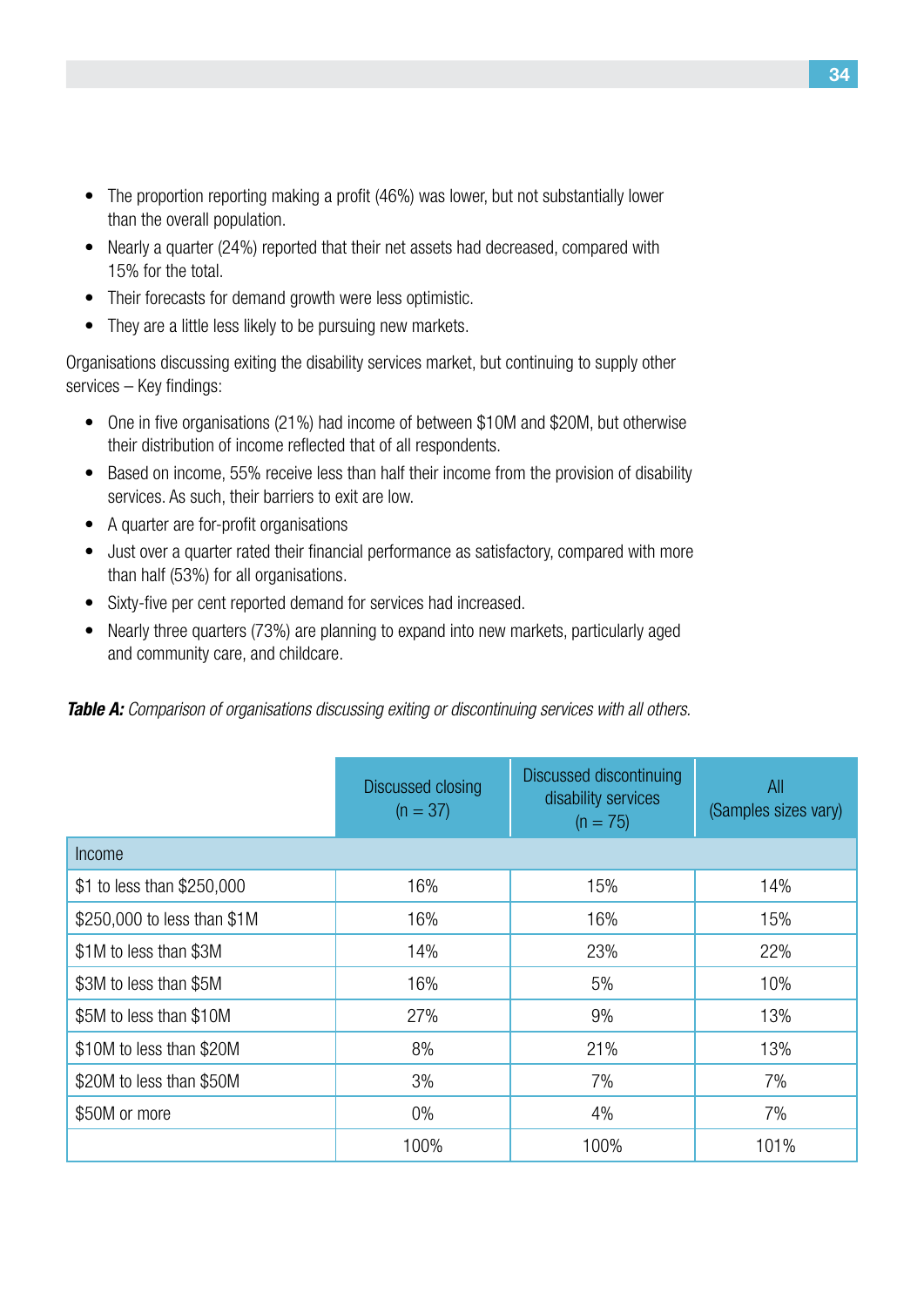| Percent activities in disability |       |       |       |
|----------------------------------|-------|-------|-------|
| Less than half                   | 19%   | 55%   | 28%   |
| About half                       | 14%   | 13%   | 9%    |
| More than half                   | 22%   | 13%   | 19%   |
| All                              | 46%   | 19%   | 43%   |
|                                  | 101%  | 100%  | 99%   |
| Location of service provision    |       |       |       |
| Regional                         | 70%   | 51%   | 55%   |
| Remote                           | 41%   | 24%   | 21%   |
| Entity status                    |       |       |       |
| Not-for-profit                   | 70%   | 66%   | 78%   |
| For-profit                       | 22%   | 25%   | 19%   |
| Other (please specify)           | 7%    | 10%   | 3%    |
|                                  | 99%   | 101%  | 100%  |
| NDIS registration                |       |       |       |
| Registered under the NDIS        | 81%   | 67%   | 77%   |
| Provided services under the NDIS | 54%   | 49%   | 51%   |
| Overall financial strength       |       |       |       |
| Very weak                        | 5%    | 3%    | $1\%$ |
| Weak                             | 22%   | 12%   | 10%   |
| Satisfactory                     | 46%   | 43%   | 34%   |
| Strong                           | 16%   | 25%   | 34%   |
| Very strong                      | 11%   | 17%   | 19%   |
| Don't know                       | $0\%$ | $0\%$ | $1\%$ |
| Prefer not to say                | $0\%$ | $0\%$ | $1\%$ |
|                                  | 100%  | 100%  | 100%  |
| Demand for service               |       |       |       |
| Decreased                        | 11%   | 9%    | 5%    |
| Remained the same                | 22%   | 24%   | 22%   |
| Increased                        | 68%   | 65%   | 71%   |
| Don't know                       | $0\%$ | $2\%$ | 2%    |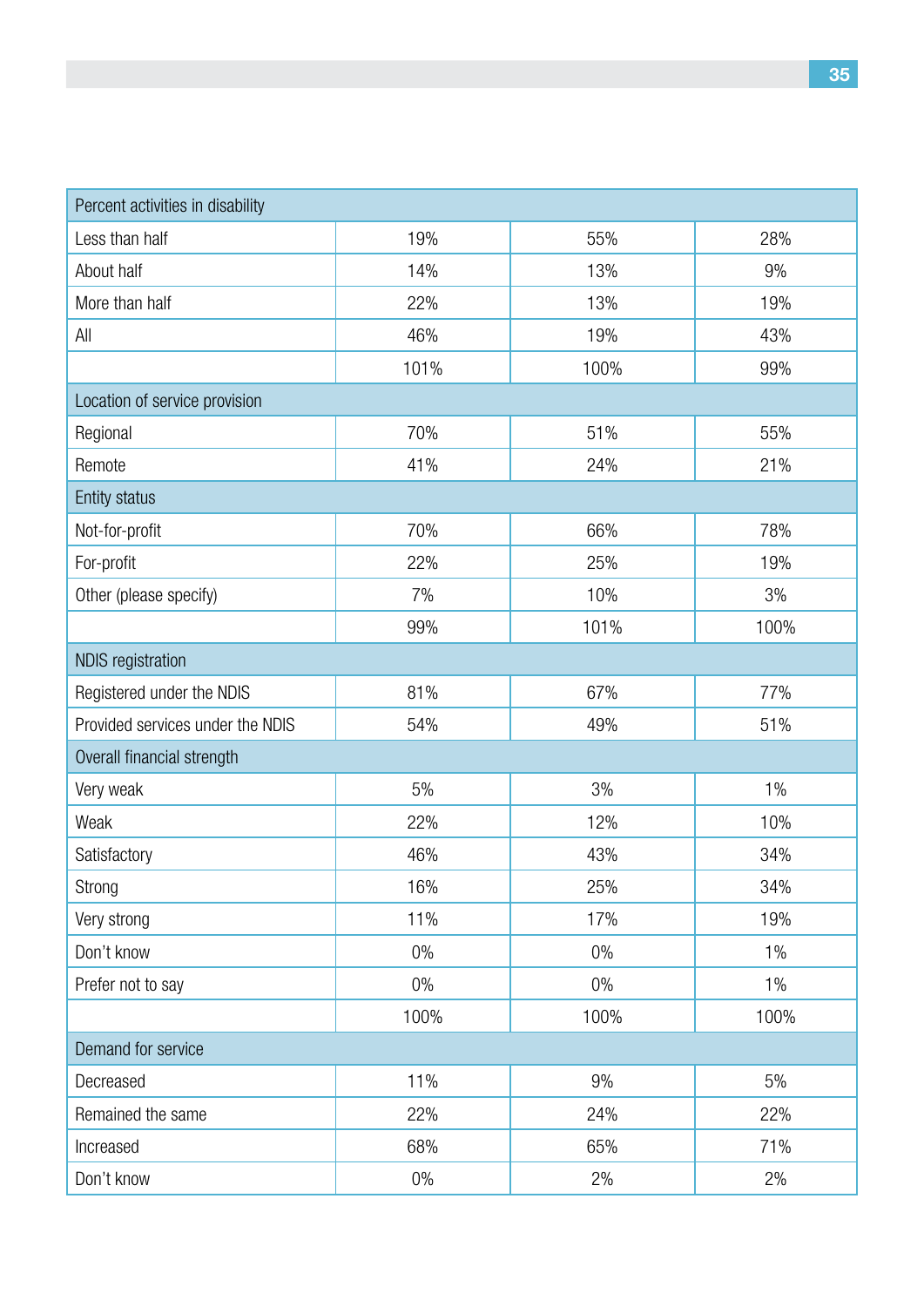|                                                                  | 101%       | 100% | 100%  |  |  |  |
|------------------------------------------------------------------|------------|------|-------|--|--|--|
| Profit last year                                                 |            |      |       |  |  |  |
| Break-even or be close to break-even                             | 32%        | 31%  | 22%   |  |  |  |
| Make a Loss/deficit                                              | 22%        | 29%  | 20%   |  |  |  |
| Make a profit/surplus                                            | 46%        | 27%  | 55%   |  |  |  |
| Don't know                                                       | $0\%$      | 13%  | 4%    |  |  |  |
|                                                                  | 100%       | 100% | 100%  |  |  |  |
| Net assets                                                       |            |      |       |  |  |  |
| Not changed                                                      | 38%        | 37%  | 31%   |  |  |  |
| Decreased                                                        | 24%        | 20%  | 15%   |  |  |  |
| Increased                                                        | 38%        | 39%  | 50%   |  |  |  |
| Don't know                                                       | $0\%$      | 4%   | 4%    |  |  |  |
|                                                                  | 100%       | 100% | 100%  |  |  |  |
| Intended changes to scale of service                             |            |      |       |  |  |  |
| Decrease                                                         | 14%        | 24%  | 5%    |  |  |  |
| Remain the same                                                  | 32%        | 31%  | 42%   |  |  |  |
| Increase                                                         | 49%<br>39% |      | 53%   |  |  |  |
| Don't know                                                       | 5%         | 4%   | $0\%$ |  |  |  |
| Not applicable                                                   | $0\%$      | 3%   | $0\%$ |  |  |  |
|                                                                  | 100%       | 101% | 100%  |  |  |  |
| Plans to add services in other sectors                           |            |      |       |  |  |  |
| No, we are not planning to expand<br>outside disability services | 46%        | 27%  | 52%   |  |  |  |
| Yes, aged care services                                          | 30%        | 41%  | 21%   |  |  |  |
| Yes, childcare services                                          | 5%         | 12%  | 5%    |  |  |  |
| Community care                                                   | 16%        | 30%  | 17%   |  |  |  |
| Yes, mental health service                                       | 8%         | 14%  | 13%   |  |  |  |
| Yes, other (please specify all types<br>of service)              | 27%        | 22%  | 14%   |  |  |  |
| Don't know                                                       | 3%         | 5%   | 7%    |  |  |  |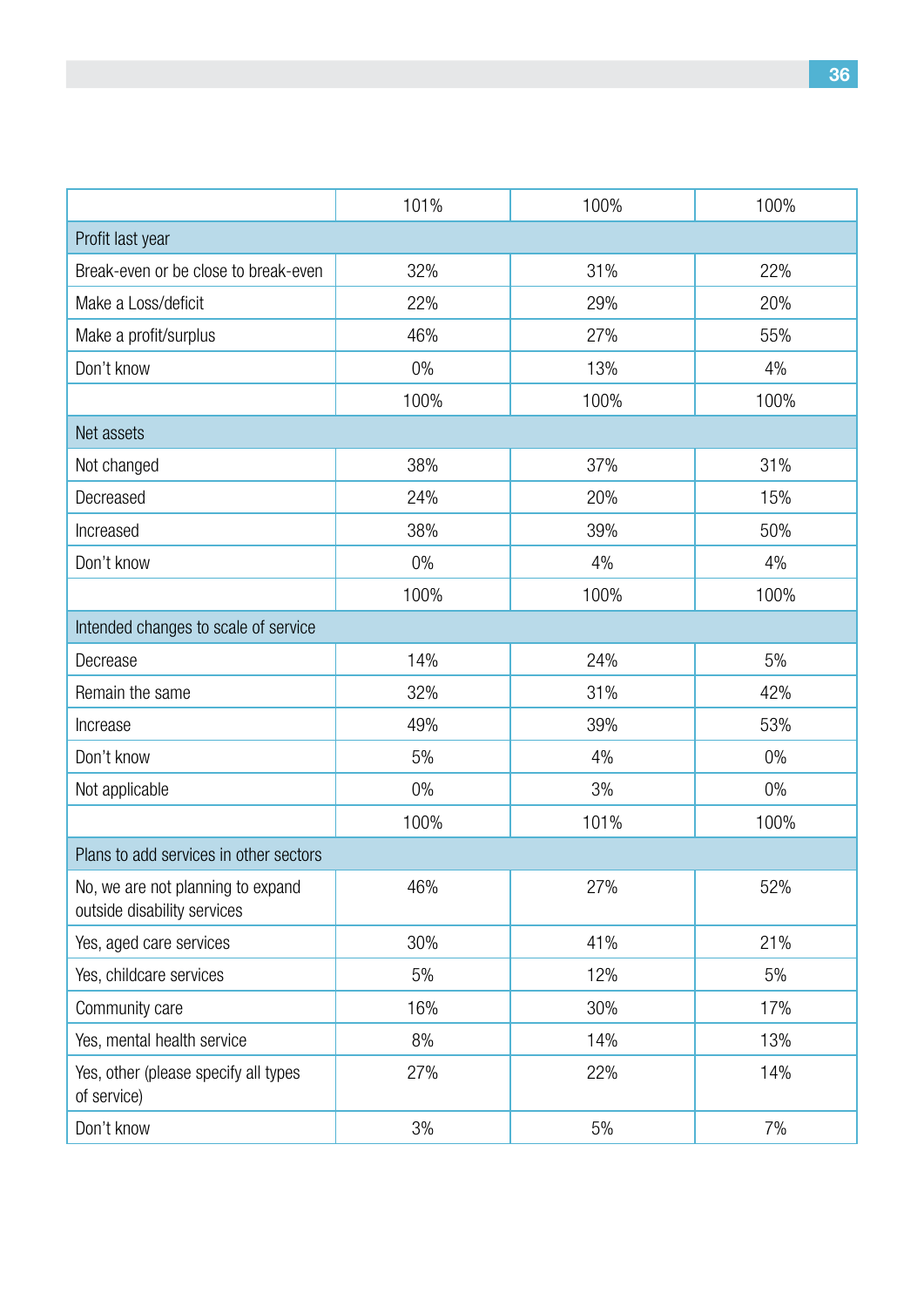#### **There is strong support for the NDIS, but providers are very concerned about the approach being taken by the NDIA**

Service providers feel left 'outside the tent' while decisions are being made by the NDIA.

Only 8% of respondents agreed that government is anticipating or responding well to the needs of organisations, and 13% that the NDIA is working well with providers. Less than one in five organisations (18%) agreed that 'the NDIA has a high level of respect for current service providers'. In their comments, providers expressed views that the NDIA is dismissive of their years of experience in delivering disability services and does not recognise their commitment to both adapt to and support the implementation of the NDIS.

Many providers are worried that the NDIA's low level of sector engagement will result in implementation errors across a number of areas. In particular, providers are concerned they will not be able to provide services at the prices being offered under the NDIS (67%) and that they may have to reduce the quality

of services in order to deliver at the prices specified (46%).

**"If the NDIA embraced the knowledge available from the sector across all areas such as employment, aides, and a clear understanding of the complexities involved in provision of services, a consistent and adequate approach to planning will result in better quality plans being provided."**

**"Our funding is being incrementally reduced every month this financial year and will cease on 30th June 2017, but no client has transitioned to NDIS. I doubt many of our clients will be eligible for NDIS as they are generally lower needs clients, but no one seems to be in contact with them to tell them this."**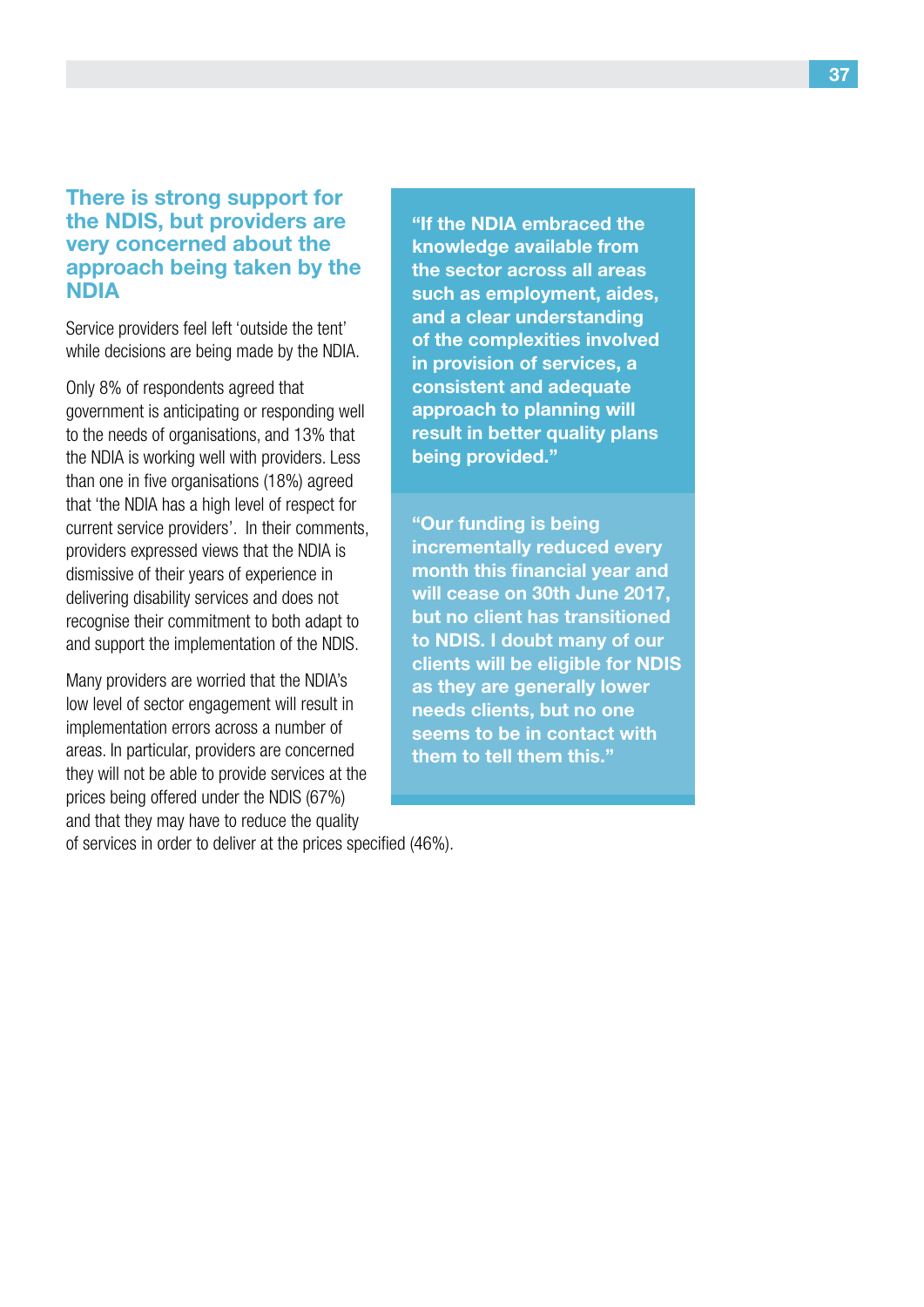Disagrees strongly Disgree Neither agree nor disagree Agree Agree Agrees strongly

The government is anticipating or responding well to the needs of organisations like mine

The NDIA is working well with providers to implement the NDIS

The NDIA has a high level of respect for current disability service providers

The Commonwealth Employment Services is working well with providers

The risks that the NDIS present to my organisation outweigh the opportunities

Implementation of the NDIS should be slowed down

Our state/territory government has a high regard for our knowlege of the sector

To provide services at the prices being offered by the NDIA, we will have to reduce the quality of service

The policy reforms are heading in the right direction

We are worried that we won't be able to provide services at the prices being offered under the NDIS

There are too many rules and regulations that my organisation has to follow

The policy environment is uncertain

**24% 23% 20% 10% 8% 8% 8% 4% 4% 38% 35% 28% 26% 24% 26% 23% 29% 33% 35% 47% 16% 34% 24% 21% 20% 12% 16% 16% 16% 6% 15% 26% 23% 26% 29% 26% 29% 27% 39% 30% 7% 12% 8% 16% 11% 7% 34% 14% 28% 15% 17% 19%**

0% 20% 40% 60% 80% 100%

*Figure 28: Service providers' opinions on operating environment (n= 449).* 

#### **Disability Service providers have a clear and consistent message for government – ensure that prices are aligned with the cost of supply**

Consistently, respondents to the 2016 survey have reiterated the critical importance of effective pricing. When asked to identify the one thing that would have the most impact on their capacity to supply services in the next year, by far the highest ranked was the need to ensure that prices are aligned with the actual cost of supply, with 58% of respondents ranking it first. Organisations are not seeking pricing that results in strong profits, but enough to ensure that they can continue to provide services to existing clients and be able to meet the needs of new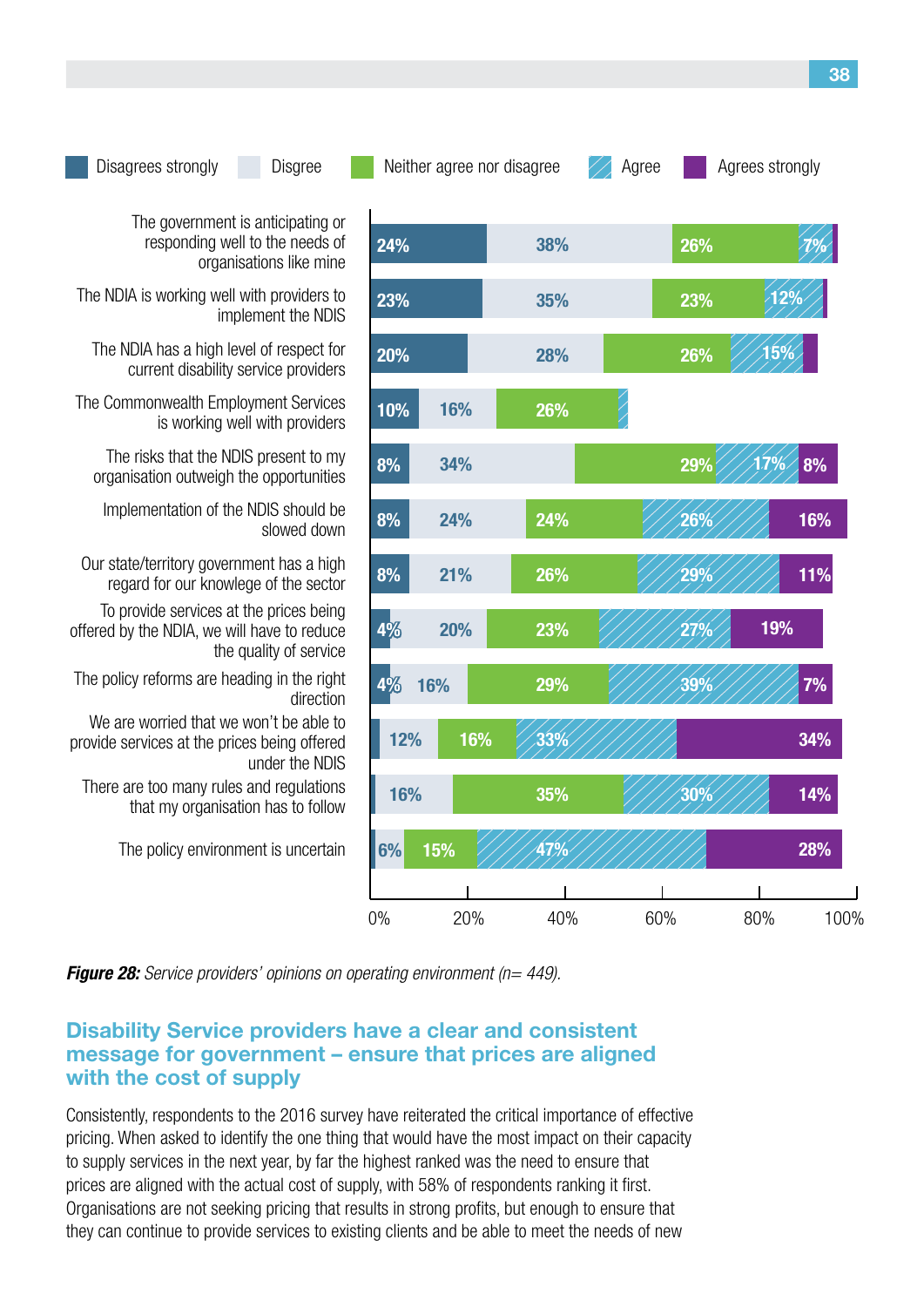clients. Sustainability in the short, medium and long term requires pricing that reflects the comprehensive cost of service delivery.

Other than realistic pricing, they also ask for practical advice and support in order to make the transition to the NDIS (10% ranked first) and want the Modern Award aligned with contemporary work requirements (29% ranked first or second). Data on the expected demand and supply in their services and areas would assist with planning, and they ask for a disability sector industry plan to support the transition.

![](_page_38_Figure_2.jpeg)

Establish NDS prices aligned with the actual cost of supply

Provide us with practical business advice & support to assist

> Aligning modern award with contemporary disability work

Provide data on the expected demand & supply of services in

A national disability sector Industry plan to support transition

Provide support to improve my organisation's efficiency

Developing effective quality standards & safeguards

Provide evidence based information on service design so we can improve our services

Introducing a national recruitment campaign to reduce the risk of

*Figure 29: Government actions that would have the greatest impact on your organisations capacity to deliver services in the next year (n=431).*